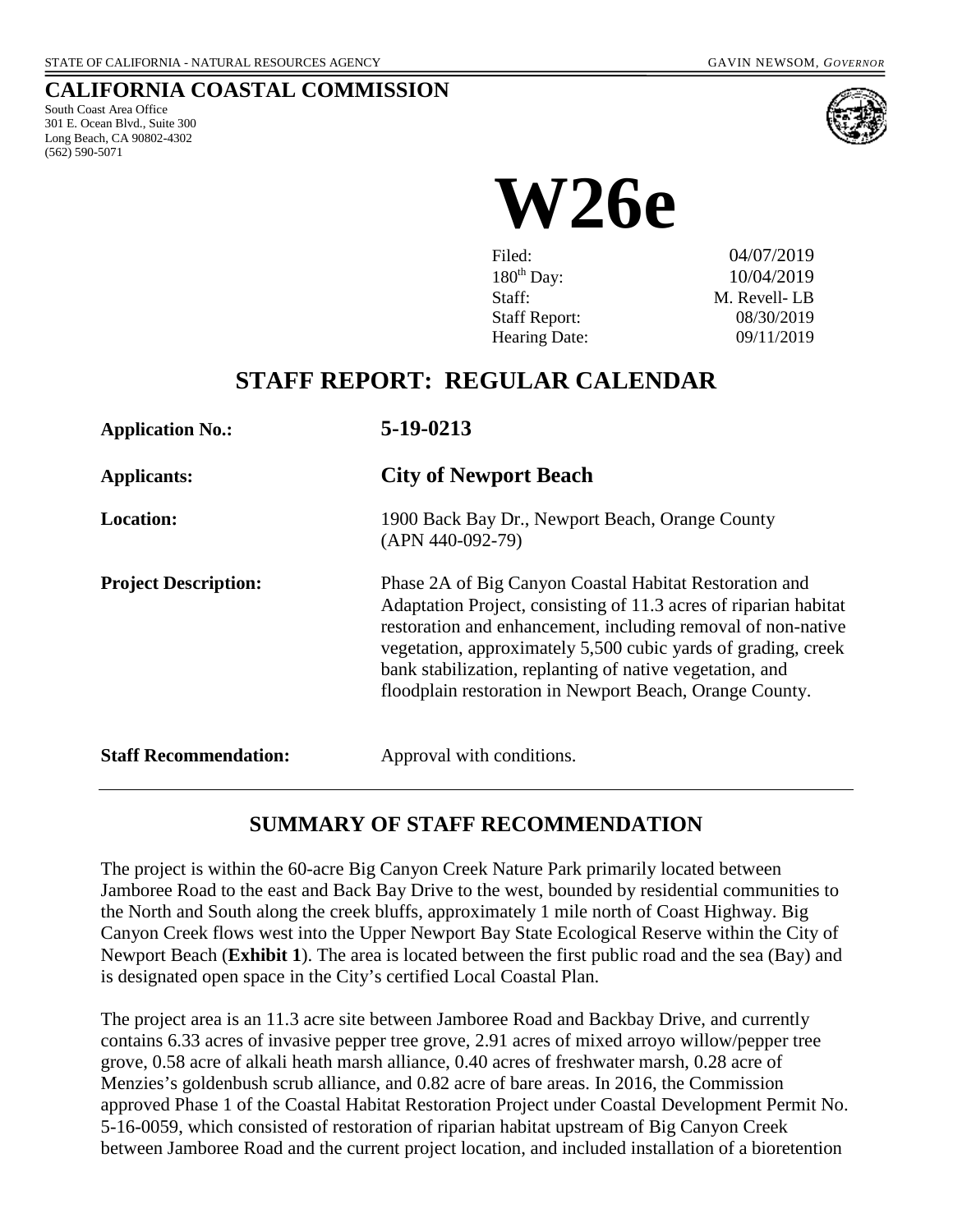facility to remove stormwater pollutants entering the Nature Park from an existing culvert under Jamboree Road, which flows through Big Canyon Creek Nature Park, and ultimately into Upper Newport Bay. Big Canyon provides habitat for sensitive plant species such as California boxthorn and southern tarplant, and special-status animal species such as orange-throated whiptail, yellow warbler, Coastal California gnatcatcher and Least Bell's Vireo. Within the riparian habitat, there are a significant number of invasive trees including Brazilian Peppertree and Myoporum.

Phase 2A of the Big Canyon Creek Restoration Project proposes to re-establish a functioning complex of wetland and upland habitats downstream of Phase 1, and involves removal of nonnative vegetation and replanting native species to restore a mosaic of appropriate native riparian, wet alkali meadow, high alkali meadow, and upland transitional habitats. The project is intended to improve the site's resilience to infestation by the Polyphagous Shot Hole Borer (PSHB) through various means and will stabilize the creek and improve its connection with the floodplain by pulling back incised steep banks and implementing erosion control measures using plantings. Finally, the project is being designed to discourage mosquito breeding, further improve water quality by reducing selenium and sediment entering the bay, and encourage public access for education and passive recreation.

The City of Newport Beach proposes to remove approximately 9.24 acres of invasive Brazilian pepper trees and other exotics and invasive vegetation for restoration purposes, including 6.33 acres within the pepper tree groves, and an additional 0.5 acre of exotics removal within the existing woody riparian areas, and 2.41-acres of existing woody riparian vegetation that contains pepper trees. In addition, several of the native willows that exist in the stream corridor outside of the pepper trees have been infested by the Polyphagous Shot Hole Borer (PSHB), which depending on the severity of the infestation, will either be pruned and treated or removed if necessary. Excavation and grading of the of the existing channel bank is also proposed to create floodplain benches and gentler slopes connecting the channel with the floodplain and providing for more frequent inundation during storm events. Fine grading of the site will create a gentler slope from the reconstructed/stabilized banks to provide connectivity between the channel and floodway, and better support for vegetation. Overall, the project will result in improved water quality and habitat for Big Canyon through watershed improvements by improving the flow of the creek to remove toxins, restore connectivity of the creek to the floodplain, and habitat improvement for Big Canyon. The applicant expects to start construction in the fall, outside of the nesting season.

The habitat restoration and the wetland and creek water restoration will result in a significant improvement in the quality of the creek and water flows into the bay and the ocean. Because the project has been designed to be the least environmentally damaging alternative, and has the primary goal of restoration of the floodplain and improving water quality, the long-term environmental benefits of the project are expected to far outweigh the temporary short-term effects of the restoration work. Coastal Commission staff is recommending approval of the permit with eight special conditions to ensure that the project preserves and enhances coastal resources, conforms with Sections 30233 of the Coastal Act as an allowed use within wetlands, is the least environmentally damaging alternative, and provides more than sufficient mitigation for the adverse environmental impacts.

**Special Condition 1** requires final revised construction and site plans. **Special Condition 2**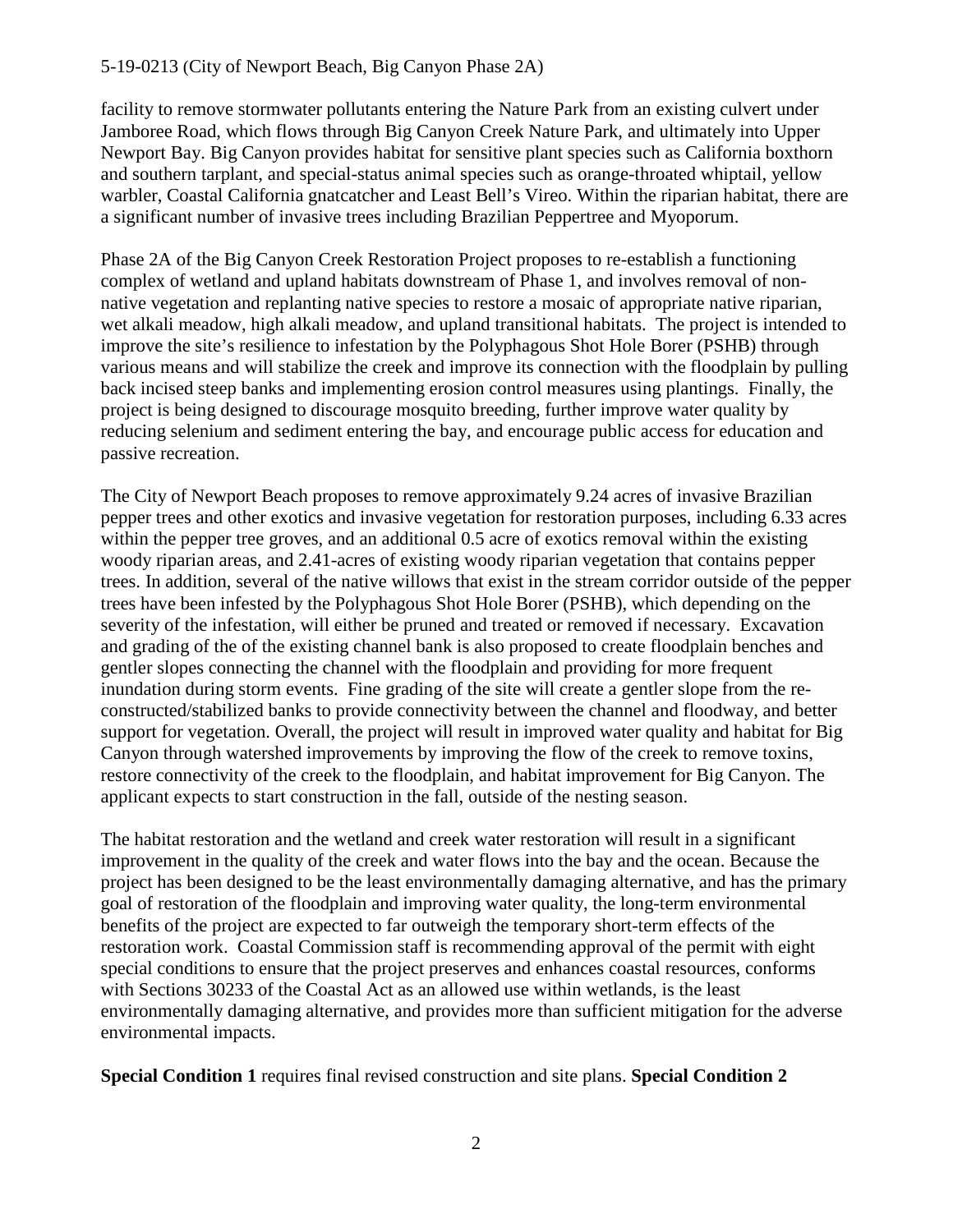requires that the applicant provide a final restoration and monitoring plan to ensure that the quality of the restoration project will be monitored to ensure that the biological productivity of the site is improved in as-built conditions. **Special Condition 3** requires the applicant to submit a final staging plan to protect the existing habitat from degradation during staging and construction.

The riparian and coastal sage scrub habitat has the potential to provide nesting and foraging resources for sensitive species including the Least Bell's Vireo, the coastal California gnatcatcher, raptors and other species. In order to protect the sensitive species in the project area, **Special Conditions 4 and 5** require the applicant provide for a biological monitor during construction to protect sensitive species and to abide by a construction schedule to avoid impacting habitat during nesting season. **Special Condition 6** requires the applicant adhere to construction BMPs to be found consistent with Sections 30230 and 30231 of the Coastal Act regarding the protection of water quality to promote the biological productivity of coastal waters and to protect human health. **Special Condition 7** requires submittal of an archeological monitoring plan to ensure that any prehistoric or archaeological or paleontological cultural resources that may be present on the site and could be impacted by the proposed development receive proper protections in order for the project to be found consistent with Section 30244 of the Coastal Act. Lastly, **Special Condition 8** requires the applicant provide other resource agency approvals.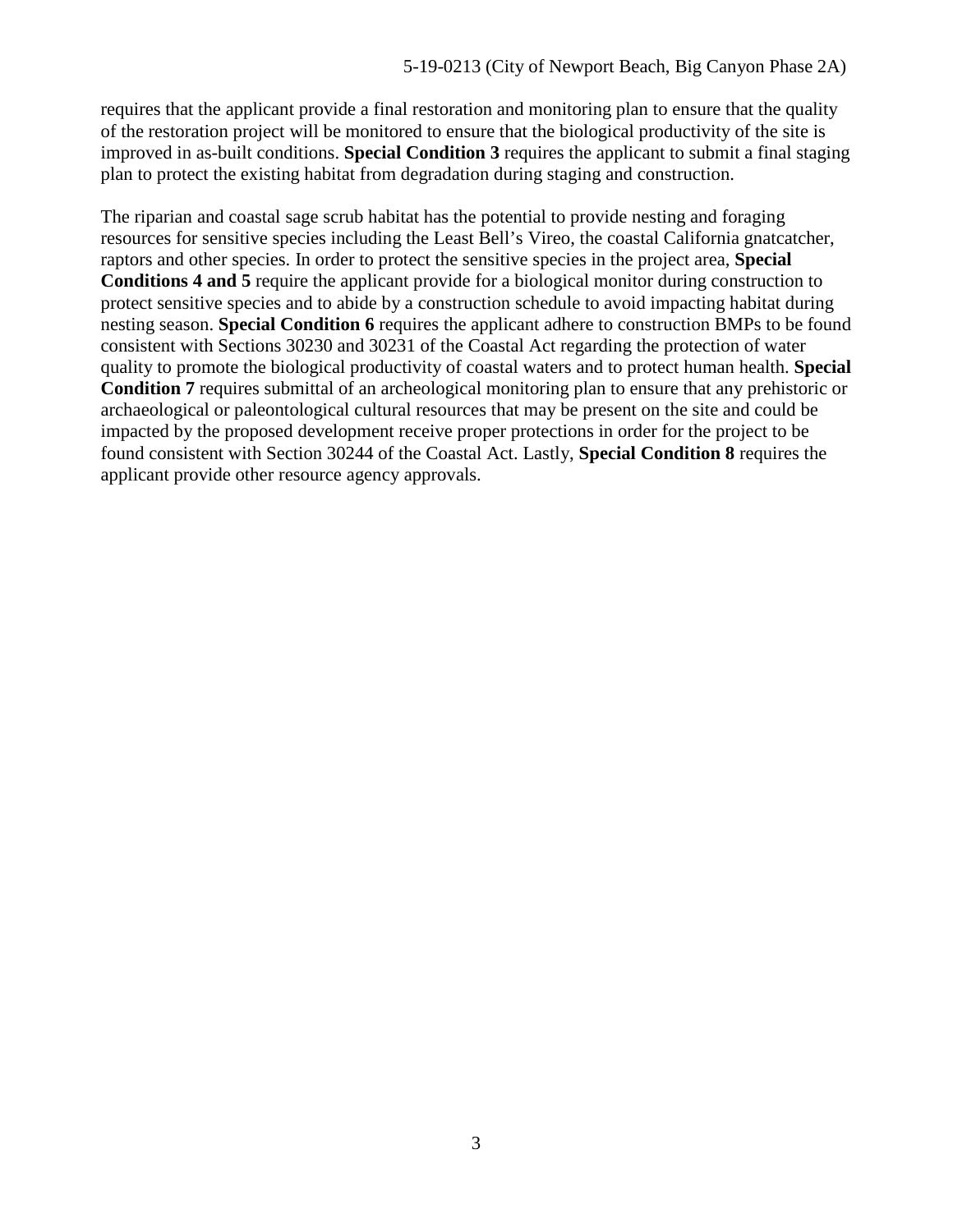# **TABLE OF CONTENTS**

# **APPENDICES**

Appendix A – Substantive File Documents

# **[EXHIBITS](https://documents.coastal.ca.gov/reports/2019/9/w26e/w26e-9-2019-exhibits.pdf)**

[Exhibit 1 – Location Map](https://documents.coastal.ca.gov/reports/2019/9/w26e/w26e-9-2019-exhibits.pdf) 

[Exhibit 2 – Project Plans](https://documents.coastal.ca.gov/reports/2019/9/w26e/w26e-9-2019-exhibits.pdf)

[Exhibit 3 – Existing Vegetation and Plant Communities](https://documents.coastal.ca.gov/reports/2019/9/w26e/w26e-9-2019-exhibits.pdf) 

- [Exhibit 4 Proposed Invasive and Nonnative Vegetation Removal](https://documents.coastal.ca.gov/reports/2019/9/w26e/w26e-9-2019-exhibits.pdf)
- [Exhibit 5 Conceptual Habitat Restoration Plan](https://documents.coastal.ca.gov/reports/2019/9/w26e/w26e-9-2019-exhibits.pdf)
- [Exhibit 6 Jurisdictional Wetland Map](https://documents.coastal.ca.gov/reports/2019/9/w26e/w26e-9-2019-exhibits.pdf)
- [Exhibit 7 Preliminary Construction Staging Plan](https://documents.coastal.ca.gov/reports/2019/9/w26e/w26e-9-2019-exhibits.pdf)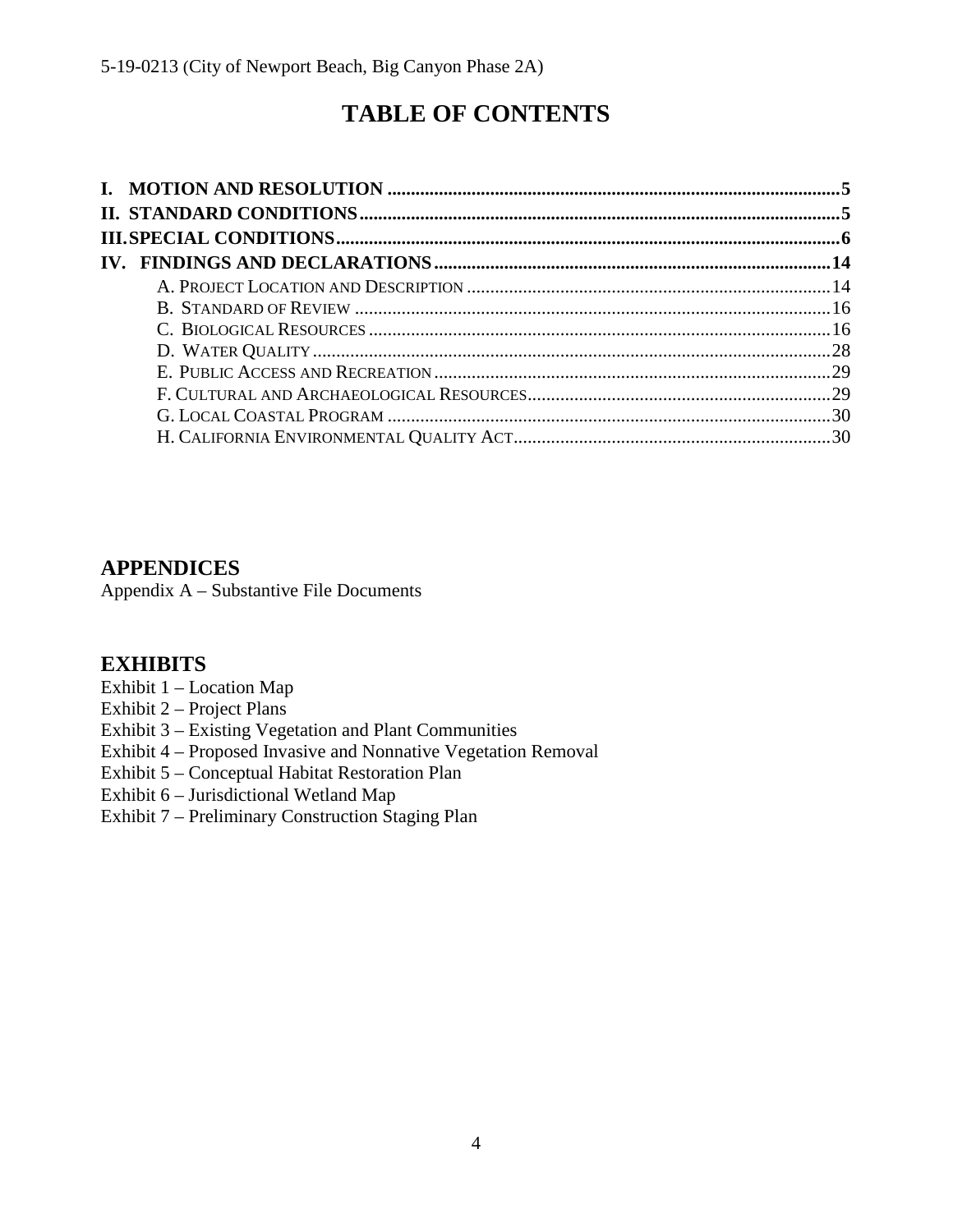# <span id="page-4-0"></span>**I. MOTION AND RESOLUTION**

#### **Motion:**

*I move that the Commission approve Coastal Development Permit Application No. 5-19-0213 pursuant to the staff recommendation.*

Staff recommends a **YES** vote. Passage of this motion will result in approval of the permit as conditioned and adoption of the following resolution and findings. The motion passes only by affirmative vote of a majority of the Commissioners present.

#### **Resolution:**

*The Commission hereby approves Coastal Development Permit Application No. 5- 19-0213 for the proposed development and adopts the findings set forth below on grounds that the development as conditioned will be in conformity with the policies of Chapter 3 of the Coastal Act and will not prejudice the ability of the local government having jurisdiction over the area to prepare a Local Coastal Program conforming to the provisions of Chapter 3. Approval of the permit complies with the California Environmental Quality Act because either 1) feasible mitigation measures and/or alternatives have been incorporated to substantially lessen any significant adverse effects of the development on the environment, or 2) there are no further feasible mitigation measures or alternatives that would substantially lessen any significant adverse impacts of the development on the environment.* 

# <span id="page-4-1"></span>**II. STANDARD CONDITIONS**

This permit is granted subject to the following standard conditions:

- 1. **Notice of Receipt and Acknowledgment**. The permit is not valid and development shall not commence until a copy of the permit, signed by the permittees or authorized agent, acknowledging receipt of the permit and acceptance of the terms and conditions, is returned to the Commission office.
- 2. **Expiration.** If development has not commenced, the permit will expire two years from the date on which the Commission voted on the application. Development shall be pursued in a diligent manner and completed in a reasonable period of time. Application for extension of the permit must be made prior to the expiration date.
- 3. **Interpretation.** Any questions of intent of interpretation of any condition will be resolved by the Executive Director or the Commission.
- 4. **Assignment.** The permit may be assigned to any qualified person, provided assignee files with the Commission an affidavit accepting all terms and conditions of the permit.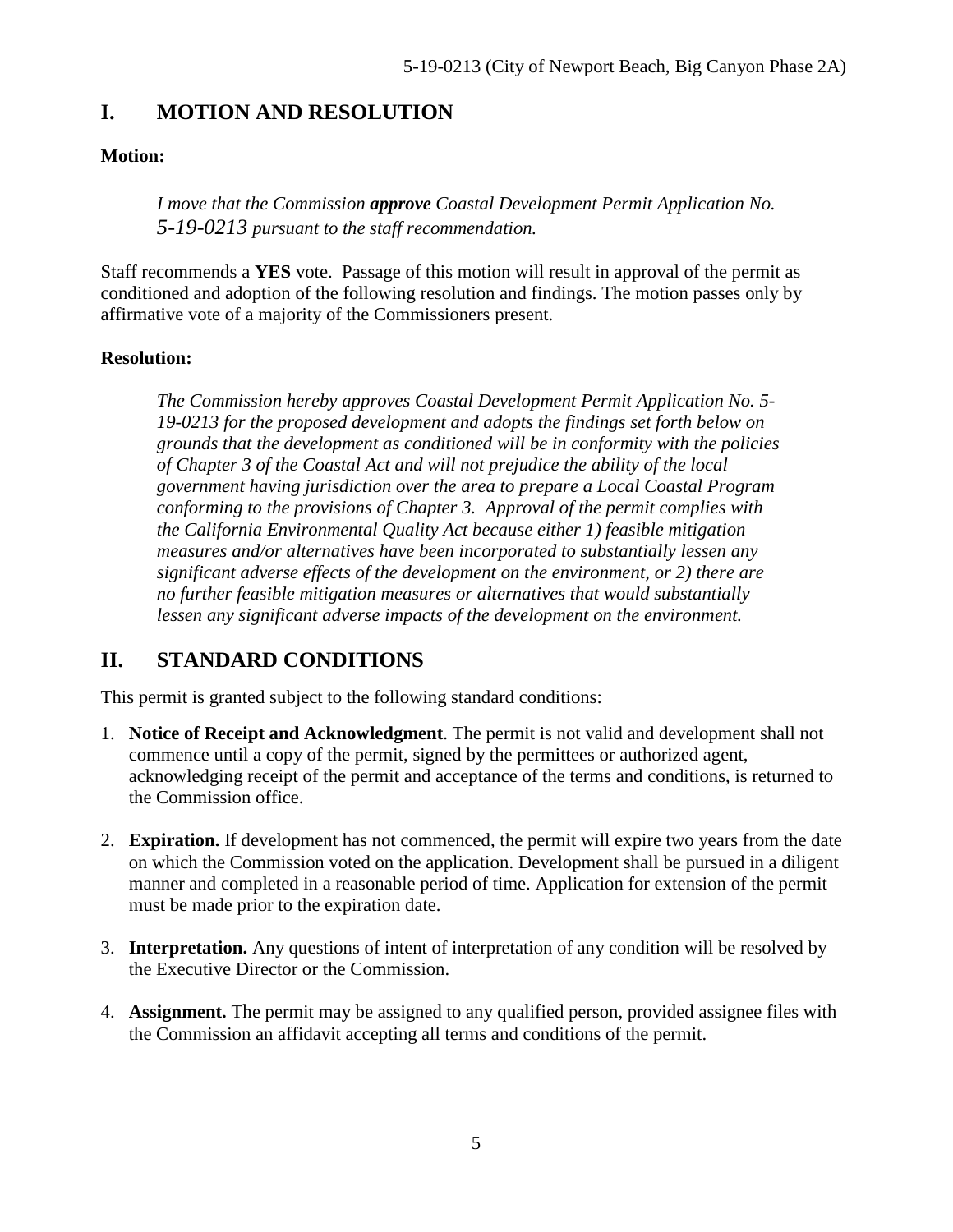5. **Terms and Conditions Run with the Land.** These terms and conditions shall be perpetual, and it is the intention of the Commission and the permittees to bind all future owners and possessors of the subject property to the terms and conditions.

# <span id="page-5-0"></span>**III. SPECIAL CONDITIONS**

This permit is granted subject to the following special conditions:

#### **1. Final Revised Plans**

A. PRIOR TO ISSUANCE OF THE COASTAL DEVELOPMENT PERMIT, the applicant shall submit, for the review and written approval of the Executive Director, two full-size sets of the following revised final plans, modified as required below.

1. A grading plan that substantially conforms with the plans submitted to the Commission on June 25, 2019 and that includes grading elevations and quantities and depicts the limits of ground disturbance;

2. A site plan that substantially conforms with the plans submitted to the Commission on June 25, 2019, revised to show all infrastructure, interpretive amenities, trail signage, and any other appurtenances which conform with the requirements of the special conditions of this permit.

- B. All revised plans shall be prepared and certified by a licensed professional or professionals as applicable (e.g., biologist, geotechnical engineer), based on current information and professional standards, and shall be certified to ensure that they are consistent with the Commission's approval and with the recommendations of any required technical reports.
- C. The permittee shall undertake development in conformance with the approved final plans unless the Commission amends this permit or the Executive Director determines that no amendment is legally required for any proposed minor deviations.
- **2. Final Habitat Restoration and Monitoring Plan**. PRIOR TO ISSUANCE OF THE COASTAL DEVELOPMENT PERMIT, the applicants shall submit for review and written approval of the Executive Director, a final detailed habitat restoration and monitoring plan to restore disturbed habitat in substantial conformance with the submitted *Big Canyon Restoration Project – Phase 2A Revegetation Plan*, ESA, received Wednesday, July 3, 2019. A biologist qualified in the preparation of plans to restore coastal habitats shall design the revised restoration and monitoring plan. The revised restoration and monitoring plan shall at a minimum include the following:
	- A. Restoration plan including planting map, plant palette, source of plant material, and schedule of plant installation, watering, erosion control, soil fertilization and weed abatement.
	- B. Final Success Criteria. The restoration will be considered successful if the overall species composition and the vegetative cover of the dominant perennial species are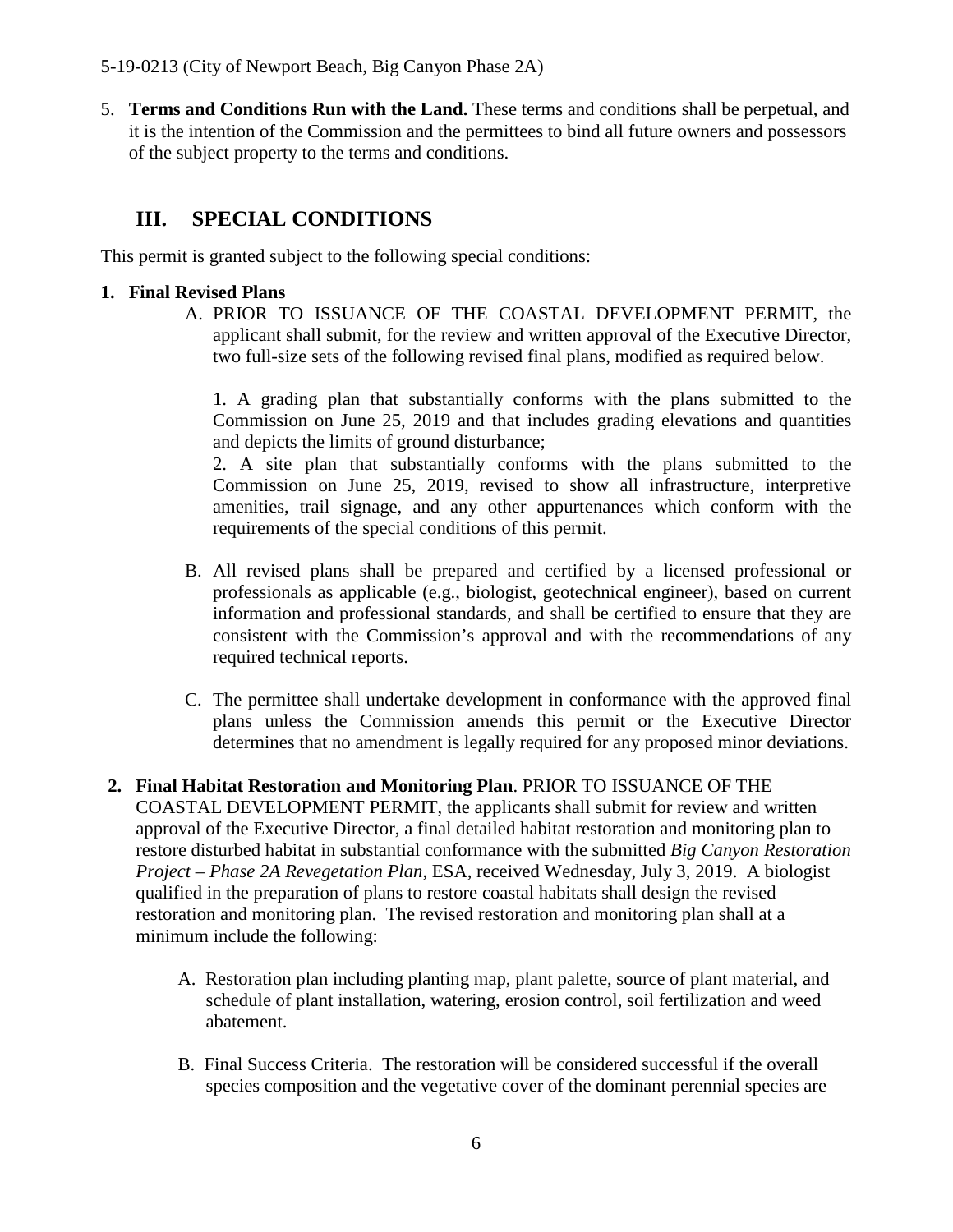similar to relatively undisturbed vegetation of the same type in nearby reference areas. Species composition shall be considered similar if all the dominant species and at least 80% of the non-dominant species at the reference site are present at the restored site.

- C. Provisions for monitoring and remediation of the restoration site in accordance with the approved final restoration program for a period of five years or until it has been determined that success criteria have been met or have failed to be met, whichever comes first.
- D. Provisions for submission of annual reports of monitoring results to the Executive Director for the duration of the required monitoring period. Each report shall document the condition of the restoration with photographs taken from the same fixed points in the same directions. Each report shall also include a "Performance Evaluation" section where information and results from the monitoring program are used to evaluate the status of the restoration project in relation to the performance standards. The performance monitoring period shall be five years. The final report must be prepared in conjunction with a qualified biologist. The reports must evaluate whether the restoration site conforms to the goals, objectives, and performance standards set forth in the approved final restoration program.
- E. If the final report indicates that the restoration project has been unsuccessful, in part, or in whole, based on the approved performance standards, the applicant shall submit within 90 days a revised or supplemental restoration program to compensate for those portions of the original program that were necessary to offset project impacts which did not meet the approved performance standards. The revised restoration program, if necessary, shall be processed as an amendment to this coastal development permit.
- F. The permittees shall monitor and manage the restoration site in accordance with the approved mitigation and monitoring plan, including any revised restoration program approved by the Commission or its staff. Any proposed changes to the approved mitigation and monitoring plan shall be reported to the Executive Director. No changes to the approved mitigation and monitoring plan shall occur without a Commission amendment to this coastal development permit unless the Executive Director determines that no amendment is legally required.
- **3. Construction Staging.** PRIOR TO ISSUANCE OF THE COASTAL DEVELOPMENT PERMIT, the applicants shall submit for review and written approval of the Executive Director, a final detailed construction staging plan in substantial conformance to the Construction Staging Plan dated May 15, 2019 which indicates that the construction staging area(s) will avoid impacts to public access to the bay and avoid impacts to sensitive habitat areas.
	- A. The construction staging plan shall be for Phase II and shall demonstrate:
		- 1. Construction equipment shall not be stored outside the staging area
		- 2. Habitat (vegetated) areas shall not be used for staging or storage of equipment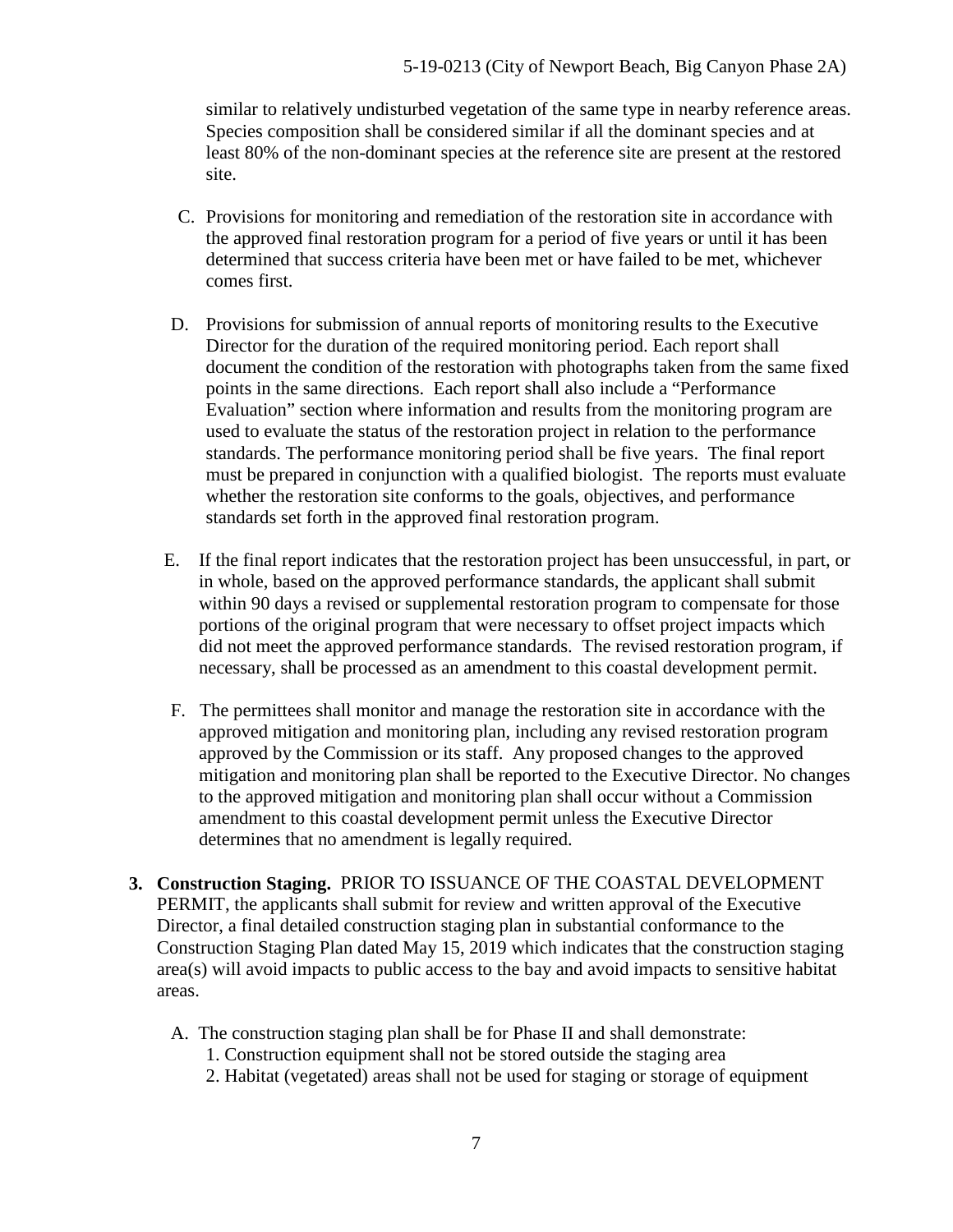3. The staging area for construction of the project shall not obstruct access to Upper Newport Bay Ecological Reserve

- B. The plan shall include, at a minimum, a site plan that depicts the following components:
	- 1. Limits of the staging area(s)
		- i. construction corridor(s)
		- ii. construction site
		- iii. location of construction fencing and temporary job trailers
- C. The permittee shall undertake development in accordance with the approved final plan. Any proposed changes to the approved final plan shall be reported to the Executive Director. No changes to the approved final plan shall occur without a Commission amendment to this coastal development permit unless the Executive Director determines that no amendment is legally required.
- **4. Biological Monitor.** By acceptance of this permit, the applicant agrees that: An appropriately trained biologist shall monitor the proposed development for disturbance to sensitive species or habitat area. At minimum, monitoring shall occur once a week during any week in which construction occurs. Daily monitoring shall occur during development which could significantly impact biological resources such as dredging or construction that could result in disturbances to the raptors or sensitive species in the area. Based on field observations, the biologist shall advise the applicant regarding methods to minimize or avoid significant impacts, which could occur upon sensitive species or habitat areas. The applicant shall not undertake any activity that would disturb habitat area unless specifically authorized and mitigated under this coastal development permit or unless an amendment to this coastal development permit for such disturbance has been obtained from the Coastal Commission.
- **5. Construction Timing.** By acceptance of this permit, the applicant agrees that:
	- A. If construction activities, including but not limited to grading, construction, restoration activities, or other disturbance, are to occur between February 1 and September 15, a pre-construction nesting bird survey shall be conducted to determine the presence of active nests within 500 feet of the construction activities. The nesting bird surveys shall be completed no more than 72 hours prior to any construction activities. All ground-disturbance activities within 500 feet of raptor nests or other active nests or as specified below shall be halted until that nesting effort is finished.
	- B. The monitor shall review and verify compliance with these nesting boundaries and shall verify when the nests have been naturally vacated for the season, with no human interference. Work may resume when no other active nests are found. Upon completion of the survey and any follow-up construction avoidance management, a report shall be prepared and submitted to the Executive Director.
	- C. Appropriate noise-abatement measures (e.g., sound walls) shall be implemented to ensure that noise levels are less than 60 A-weighted decibels (dBA) at the active nest of a listed species, as determined by the biological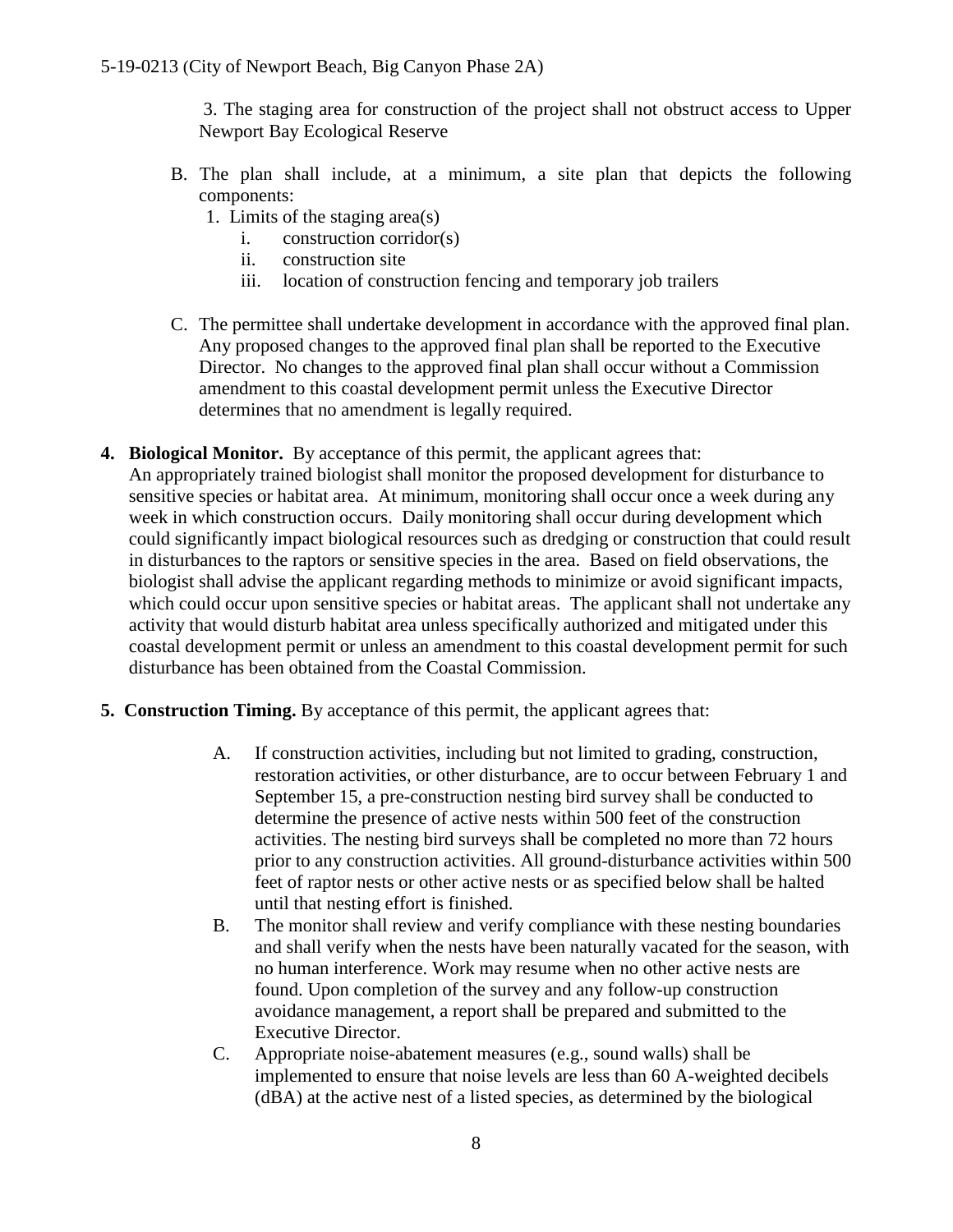monitor. This shall be verified by weekly noise monitoring at an equivalent location conducted by a qualified acoustical engineer during the breeding season (February 1 to September 15) or as otherwise determined by a qualified biological monitor based on nesting activity.

#### **The applicant further agrees that:**

Construction during Breeding and Non-Breeding Seasons for Sensitive Species:

- D. Activities involving disturbance or removal of riparian vegetation shall be prohibited during the least Bell's vireo breeding season (March 15 to September 15).
- E. Vegetation impacts shall be monitored by a qualified Biologist. The Biological Monitor shall delineate (by the use of orange snow fencing or lath and ropes/flagging) all areas adjacent to the impact area that contain habitat suitable for sensitive bird occupation (i.e., California gnatcatcher, Belding savannah sparrow, light-footed clapper rail) and raptors.
- F. Prior to and during any disturbance of suitable gnatcatcher habitats outside the gnatcatcher breeding season, the biologist shall locate any individual gnatcatchers on-site and direct clearing to begin in an area a minimum of 300 feet away from the birds. No site disturbance shall occur until the individual birds have naturally vacated the area without human interference. It shall be the responsibility of the permittee to assure that gnatcatchers shall not be directly injured or killed by impacts to Coastal Sage Scrub or other Scrub communities.
- G. Prior to initiating vegetation impacts or project construction, the biological monitor shall meet on-site with the construction manager or other individual(s) with oversight and management responsibility for the day- to-day activities on the construction site to discuss implementation of the relevant avoidance and minimization mitigation measures for gnatcatchers. The biologist shall meet as needed with the construction manager (e.g., when new crews are employed) to discuss implementation of these measures.

The permittee shall undertake development in accordance with the approved final plans. Any proposed changes to the approved final plans shall be reported to the Executive Director. No changes to the approved revised final plans shall occur without a Commission amendment to this coastal development permit unless the Executive Director determines that no amendment is legally required.

#### **6. Construction and Pollution Prevention Plan.** PRIOR TO THE COMMENCEMENT OF

CONSTRUCTION the applicant shall submit, for the review and written approval of the Executive Director, a final Construction and Pollution Prevention Plan prepared and certified by a qualified licensed professional. The final Plan shall demonstrate that all construction, including, but not limited to, clearing, grading, staging, storage of equipment and materials, or other activities that involve ground disturbance, and creation or replacement of impervious surfaces, complies with the following requirements: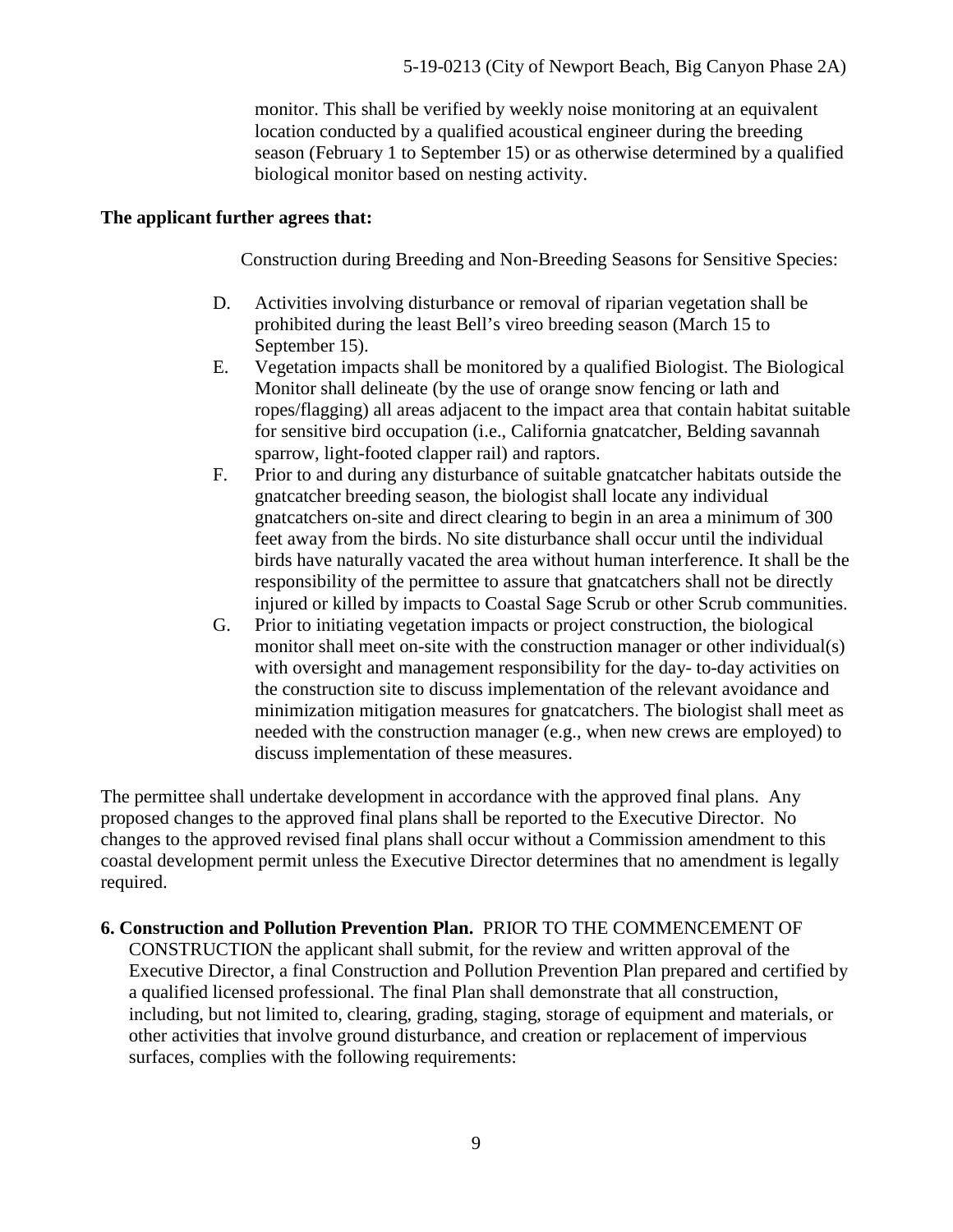1. **Minimize Erosion and Sediment Discharge.** During construction, erosion and the discharge of sediment off-site or to coastal waters shall be minimized through the use of appropriate Best Management Practices (BMPs), including:

1. Land disturbance during construction (e.g., clearing, grading, and cut-and-fill) shall be minimized, and grading activities shall be phased, to avoid increased erosion and sedimentation.

2. Erosion control BMPs (such as mulch, soil binders, geotextile blankets or mats, or temporary seeding) shall be installed as needed to prevent soil from being transported by water or wind. Temporary BMPs shall be implemented to stabilize soil on graded or disturbed areas as soon as feasible during construction, where there is a potential for soil erosion to lead to discharge of sediment off-site or to coastal waters.

3. Sediment control BMPs (such as silt fences, fiber rolls, sediment basins, inlet protection, sand bag barriers, or straw bale barriers) shall be installed as needed to trap and remove eroded sediment from runoff, to prevent sedimentation of coastal waters.

4. Tracking control BMPs (such as a stabilized construction entrance/exit, and street sweeping) shall be installed or implemented as needed to prevent tracking sediment offsite by vehicles leaving the construction area.

5. Runoff control BMPs (such as a concrete washout facility, dewatering tank, or dedicated vehicle wash area) that will be implemented during construction to retain, infiltrate, or treat stormwater and non-stormwater runoff.

2. **Minimize Discharge of Construction Pollutants.** The discharge of other pollutants resulting from construction activities (such as chemicals, paints, vehicle fluids, petroleum products, asphalt and cement compounds, debris, and trash) into runoff or coastal waters shall be minimized through the use of appropriate BMPs, including:

1. Materials management and waste management BMPs (such as stockpile management, spill prevention, and good housekeeping practices) shall be installed or implemented as needed to minimize pollutant discharge and polluted runoff resulting from staging, storage, and disposal of construction chemicals and materials. BMPs shall include, at a minimum:

i. Covering stockpiled construction materials, soil, and other excavated materials to prevent contact with rain, and protecting all stockpiles from stormwater runoff using temporary perimeter barriers.

- ii. Cleaning up all leaks, drips, and spills immediately; having a written plan for the clean-up of spills and leaks; and maintaining an inventory of products and chemicals used on site.
- iii. Proper disposal of all wastes; providing trash receptacles on site; and covering open trash receptacles during wet weather.
- iv. Prompt removal of all construction debris from the wetland area.
- v. Detaining, infiltrating, or treating runoff, if needed, prior to conveyance offsite during construction.

2. Fueling and maintenance of construction equipment and vehicles shall be conducted off site if feasible. Any fueling and maintenance of mobile equipment conducted on site shall take place at a designated area located at least 50 feet from coastal waters, drainage courses, and storm drain inlets, if feasible (unless those inlets are blocked to protect against fuel spills). The fueling and maintenance area shall be designed to fully contain any spills of fuel, oil, or other contaminants. Equipment that cannot be feasibly relocated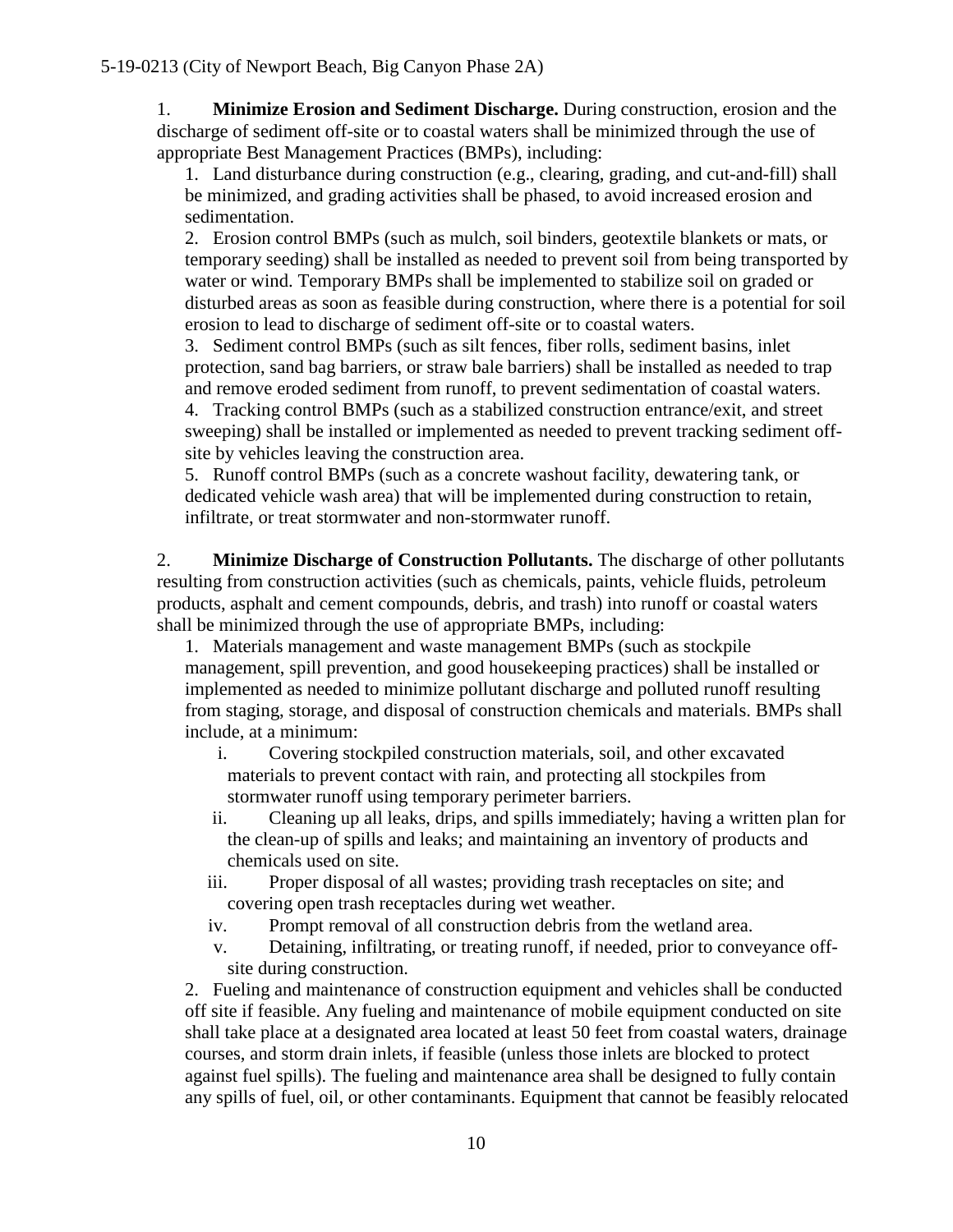to a designated fueling and maintenance area (such as cranes) may be fueled and maintained in other areas of the site, provided that procedures are implemented to fully contain any potential spills.

3. **Minimize Other Impacts of Construction Activities.** Other impacts of construction activities shall be minimized through the use of appropriate BMPs, including:

1. The damage or removal of non-invasive vegetation (including trees, native vegetation, and root structures) during construction shall be minimized, to achieve water quality benefits such as transpiration, vegetative interception, pollutant uptake, shading of waterways, and erosion control.

2. Soil compaction due to construction activities shall be minimized, to retain the natural stormwater infiltration capacity of the soil.

3. The use of temporary erosion and sediment control products (such as fiber rolls, erosion control blankets, mulch control netting, and silt fences) that incorporate plastic netting (such as polypropylene, nylon, polyethylene, polyester, or other synthetic fibers) shall be avoided, to minimize wildlife entanglement and plastic debris pollution.

4. **Construction In, Over, or Adjacent to Coastal Waters and Habitat.** Construction taking place adjacent to coastal waters and habitat shall protect the coastal waters and habitat by implementing additional BMPs, including:

1. No construction equipment or materials (including debris) shall be allowed at any time outside of the project area.

2. All work shall take place during daylight hours, and lighting of the wetlands is prohibited.

3. Tarps or other devices shall be used to capture debris, dust, oil, grease, rust, dirt, fine particles, and spills to protect the quality of coastal waters.

4. All erosion and sediment controls shall be in place prior to the commencement of construction, as well as at the end of each workday. At a minimum, if grading is taking place, sediment control BMPs shall be installed at the perimeter of the construction site to prevent construction-related sediment and debris from entering the waterways, natural drainage swales, and the storm drain system.

5. **Manage Construction-Phase BMPs.** Appropriate protocols shall be implemented to manage all construction-phase BMPs (including installation and removal, ongoing operation, inspection, maintenance, and training), to protect coastal water quality.

6. **Construction Site Map and Narrative Description.** The Construction and Pollution Prevention Plan shall include a construction site map and a narrative description addressing, at a minimum, the following required components:

1. A map delineating the construction site, construction phasing boundaries, and the location of all temporary construction-phase BMPs (such as silt fences, inlet protection, and sediment basins).

2. A description of the BMPs that will be implemented to minimize land disturbance activities, minimize the project footprint, minimize soil compaction, and minimize damage or removal of non-invasive vegetation. Include a construction phasing schedule, if applicable to the project, with a description and timeline of significant land disturbance activities.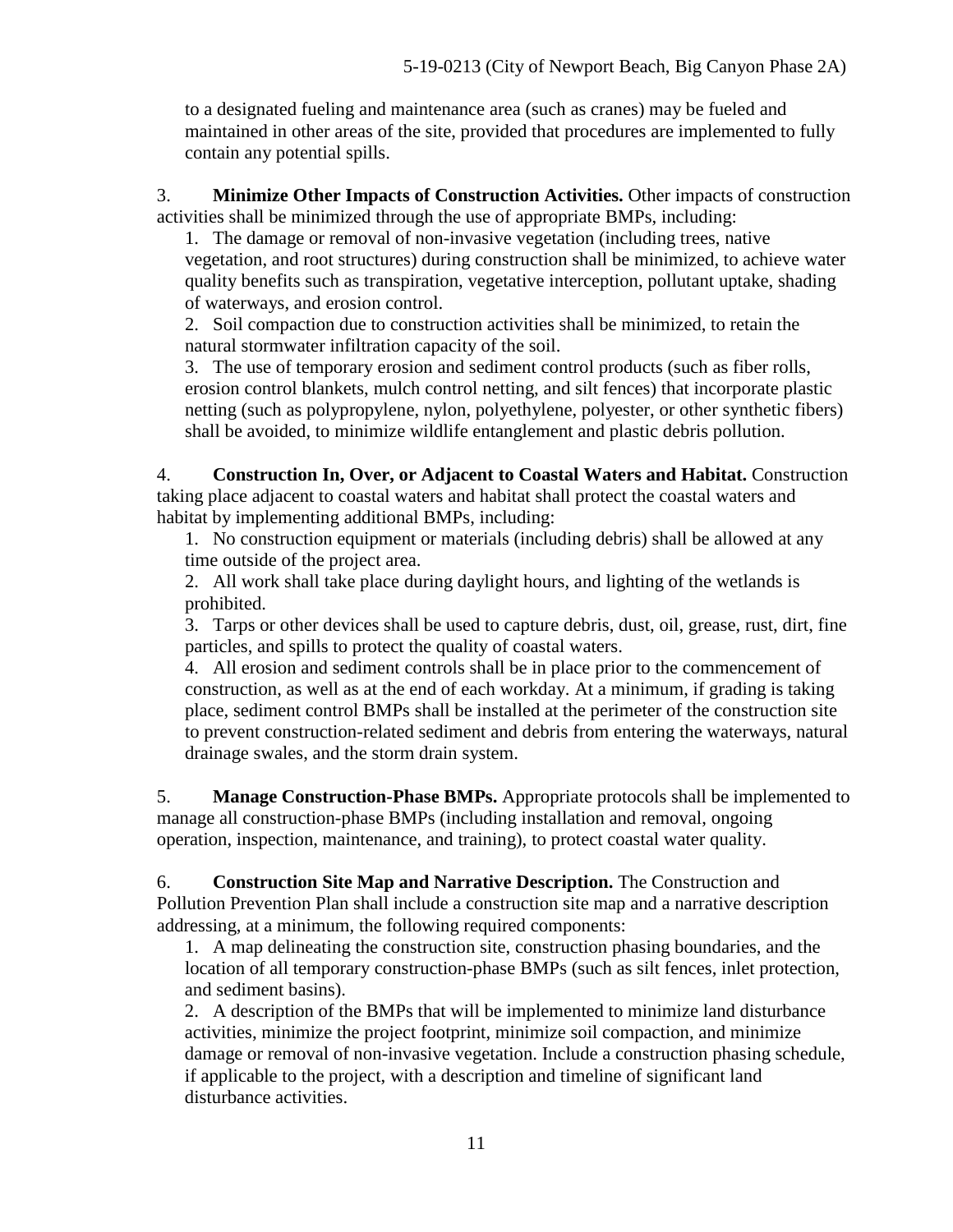3. A description of the BMPs that will be implemented to minimize erosion and sedimentation, control runoff and minimize the discharge of other pollutants resulting from construction activities. Include calculations that demonstrate proper sizing of BMPs.

4. A description and schedule for the management of all construction-phase BMPs (including installation and removal, ongoing operation, inspection, maintenance, and training). Identify any temporary BMPs that will be converted to permanent postdevelopment BMPs.

#### **7. Archaeological/Cultural Resources.**

A. By acceptance of this permit, the applicant agrees to comply with the following monitoring conditions during construction:

1. Archaeological monitor(s) qualified by the California Office of Historic Preservation (OHP) standards, and a minimum of 1 Native American monitor from each tribal entity with documented ancestral ties to the area appointed consistent with the standards of the Native American Heritage Commission (NAHC), and the Native American most likely descendent (MLD) when State Law mandates identification of a MLD, shall monitor all project grading, excavation work, site preparation or landscaping activities associated with the approved development. Prior to the commencement and/or re-commencement of any monitoring, the permittee shall notify each archeological and Native American monitor of the requirements and procedures established by this special condition, including all subsections. Furthermore, prior to the commencement and/or re-commencement of any monitoring, the permittee shall provide a copy of this special condition, any archaeological monitoring or research plans, and any other plans required pursuant to this condition and which have been approved by the Executive Director, to each monitor;

2. The permittee shall provide sufficient archeological and Native American monitors to assure that all project grading and any other subsurface activity that has any potential to uncover or otherwise disturb cultural deposits is monitored at all times;

B. If an area of cultural deposits is discovered during the course of the project,

1. All construction and subsurface activity that have the potential to uncover or otherwise disturb cultural deposits in the area of the discovery or may foreclose mitigation options shall cease within 50 feet of the deposit immediately and shall not recommence except as provided in subsection C hereof; and the project archaeologist shall prepare and submit a Significance Testing Plan, for review and approval of the Executive Director, identifying measures to be undertaken to determine the significance of the find. The Plan shall be prepared in consultation with the Native American monitors, and the MLD when State Law mandates the identification of a MLD. The Executive Director shall, in writing, determine the adequacy of the Plan if can be implemented without further Commission action, provide written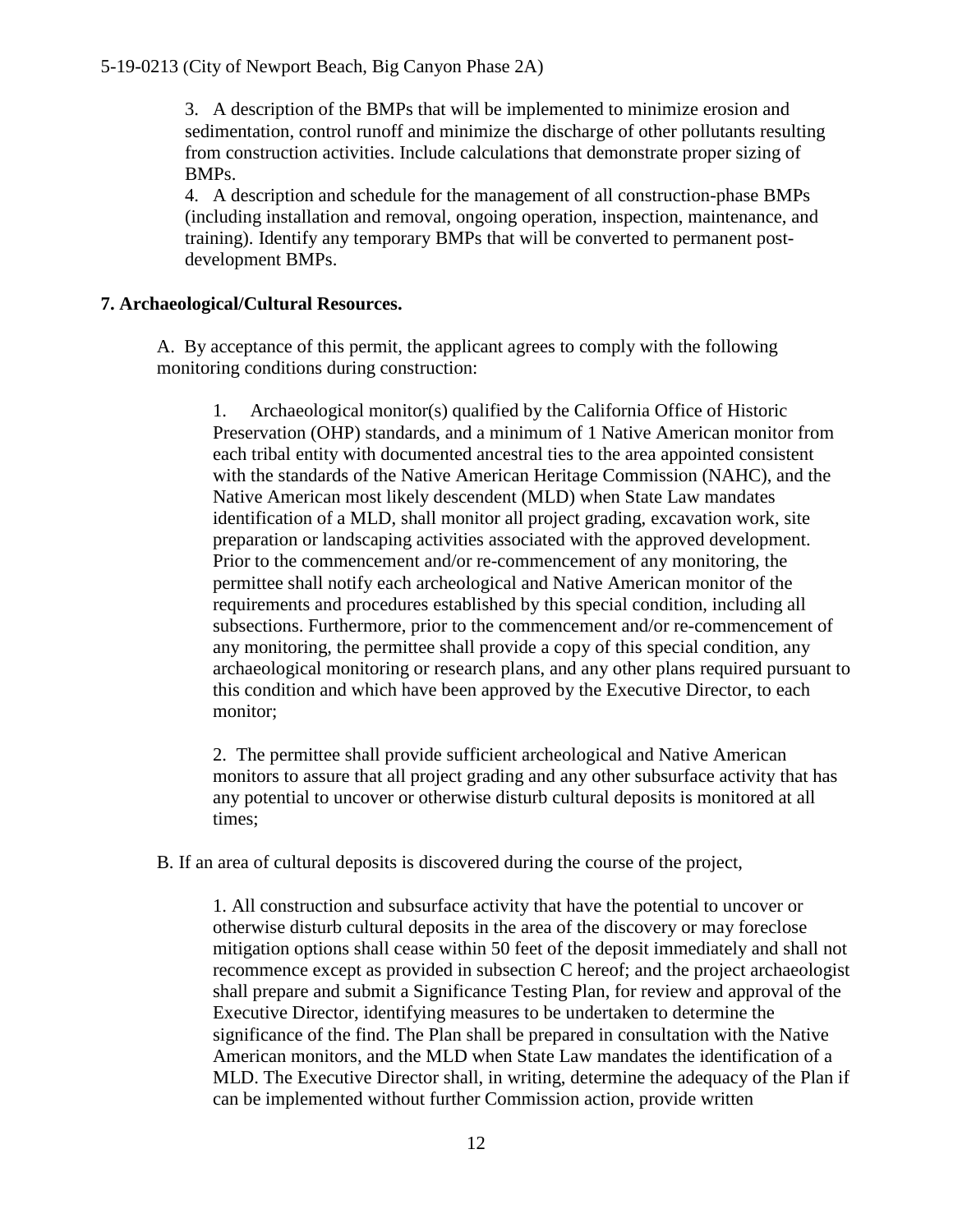authorization to proceed. The Significance Testing Plan results, along with the project archaeologist's recommendation as to whether the discovery should be considered significant, and the comments of the Native American monitors and MLD when State Law mandates the identification of a MLD, shall be submitted to the Executive Director for a determination of the significance of the discovery. If the Executive Director determines that the discovery is significant, development shall not recommence and the permittee shall submit to the Executive Director a Supplementary Archaeological Plan in accordance with subsection C, below.

3. A permittee seeking to recommence construction following discovery of cultural deposits determined to be significant pursuant to the process established in the Significance Testing Plan in subsection B(i) shall submit a Supplementary Archaeological Plan for the review and written approval of the Executive Director, prepared by the project archaeologist in consultation with the Native American monitor(s), and the Native American most likely descendent (MLD) when State Law mandates identification of a MLD. The Supplementary Archaeology Plan shall identify proposed investigation and mitigation measures; in-situ preservation is the preferred mitigation and can be achieved through such methods such as, but not limited to, project redesign, capping, and deeding the cultural resource areas in open space. In order to protect archaeological resources, any further development may only be undertaken consistent with the provisions of the approved Supplementary Archaeological Plan, as well as, to the extent applicable, the original approved archaeological plan.

(i) If the Executive Director approves the Supplementary Archaeological Plan and determines that the Supplementary Archaeological Plan's recommended changes to the proposed development or mitigation measures are de minimis in nature and scope, construction may recommence after this determination is made in writing by the Executive Director.

(ii) If the Executive Director approves the Supplementary Archaeological Plan but determines that the changes therein are not de minimis, construction may not recommence until after an amendment to this permit is approved by the Commission to authorize a new archaeological approach.

(iii)A report verifying compliance with this condition shall be submitted to the Executive Director for review and written approval, upon completion of the mitigation measures detailed in the approved archaeological monitoring plan and/or Supplementary Archaeological Plan required to protect significant archaeological finds.

**8. Other Agency Approvals**. PRIOR TO ISSUANCE OF THE COASTAL DEVELOPMENT PERMIT, the applicant shall provide to the Executive Director a copy of each permit issued by the California Department of Fish and Wildlife, Regional Water Quality Control Board, US Army Corps of Engineers, the US Fish and Wildlife Service, and the State Lands Commission (hereinafter "other resource agencies"), or a letter of permission, or evidence that no permit or permission is required. The applicant shall inform the Executive Director of any changes to the project required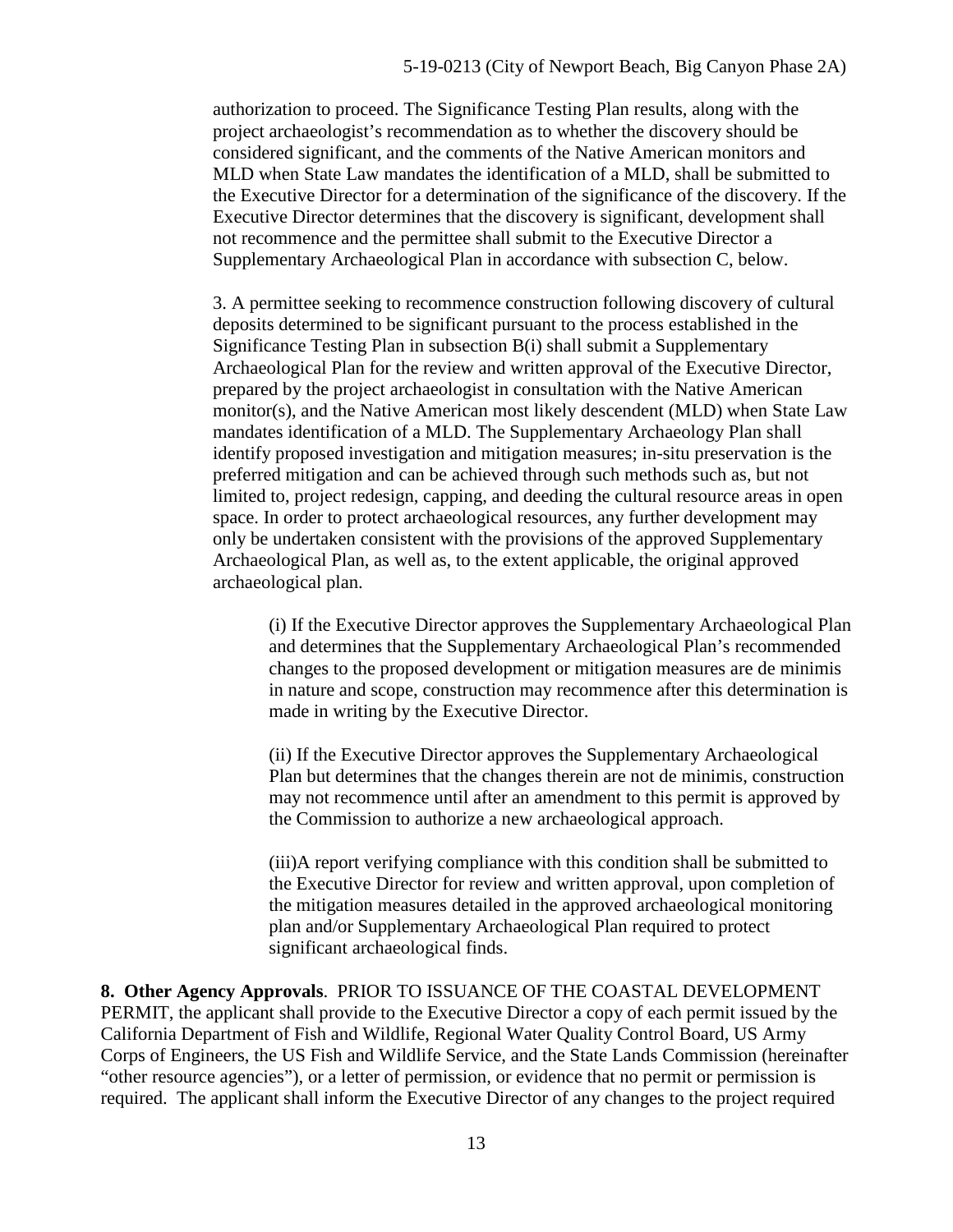by the other resource agencies. Such changes shall not be incorporated into the project until the applicant obtains a Commission amendment to this coastal development permit, unless the Executive Director determines that no amendment is legally required.

# <span id="page-13-0"></span>**IV. FINDINGS AND DECLARATIONS**

### <span id="page-13-1"></span>**A. PROJECT LOCATION AND DESCRIPTION**

The project site is located within the City of Newport Beach on 11.32 acres within the eastern portion of the 60-acre Big Canyon Creek Nature Park located between Jamboree Road and Back Bay Drive to the east and west, and bounded by residential communities to the North and South along the creek bluffs, approximately 1 mile north of Pacific Coast Highway. Located on the east side of Upper Newport Bay, Big Canyon Creek winds through the Big Canyon Nature Park in a southeast to northwest direction and into the Upper Newport Bay State Ecological Reserve [\(EXHIBIT 1\)](https://documents.coastal.ca.gov/reports/2019/9/w26e/w26e-9-2019-exhibits.pdf). The Big Canyon watershed is roughly 1,300 acres extending approximately 3 miles east from Back Bay Drive into the San Joaquin Hills. The area is located between the first public road and the Bay and is designated open space in the City's certified Land Use Plan. The site is in a natural canyon with steep canyon slopes, a narrow floodplain, and a perennial stream (Big Canyon Creek), which flows west into the Upper Newport Bay. Slopes of the canyon range in elevation from 20-75 feet above mean sea level (MSL) and the canyon creek elevation ranges from below MSL to 25 feet above MSL. The canyon represents the only remaining natural, undeveloped portion of the Big Canyon Creek watershed, and is the only significant remaining natural canyon on the east side of Newport Bay. The Big Canyon Creek Watershed is approximately 2 square miles and drains directly into Upper Newport Bay.

As part of the City's phased approach to the Big Canyon Habitat Restoration Project, Phase 1 of the project resulted in the capture of dry weather flows and diversion around high-selenium containing groundwater seeps which are collected and diverted to the sanitary sewer. These measures have resulted in water quality improvements that would otherwise have had the potential to impact downstream restoration efforts. Phase 2B and 2C of the Big Canyon Creek Restoration project are located immediately downstream from Phase 2A, and occur on property owned by the California Department of Fish and Wildlife. Projected restoration of these areas is expected to include invasive plant removal and management, stream corridor enhancement, remediation of the selenium-impacted freshwater pond and revegetation with native plants. Phases 2B and 2C are not considered a part of this application, and will be proposed as separate projects as future funding becomes available. The restoration project is a voluntary restoration project driven by the City with grant funding; it is not mitigation to offset impacts from other development.

The project site is located on public trust lands managed by the City of Newport Beach. Phase 2 of the restoration project is located between Phase 1, located immediately adjacent to Jamboree Road southeast of the subject site, and the California Department of Fish and Wildlife Property, located to the northwest boundary of the subject site immediately adjacent to Upper Newport Bay [\(EXHIBIT](https://documents.coastal.ca.gov/reports/2019/9/w26e/w26e-9-2019-exhibits.pdf)  [2\)](https://documents.coastal.ca.gov/reports/2019/9/w26e/w26e-9-2019-exhibits.pdf).

The 11.3 acre subject site currently contains 6.33 acres of invasive pepper tree grove, 2.91 acres of mixed arroyo willow/pepper tree grove, 0.58 acre of alkali heath marsh alliance, 0.40 acres of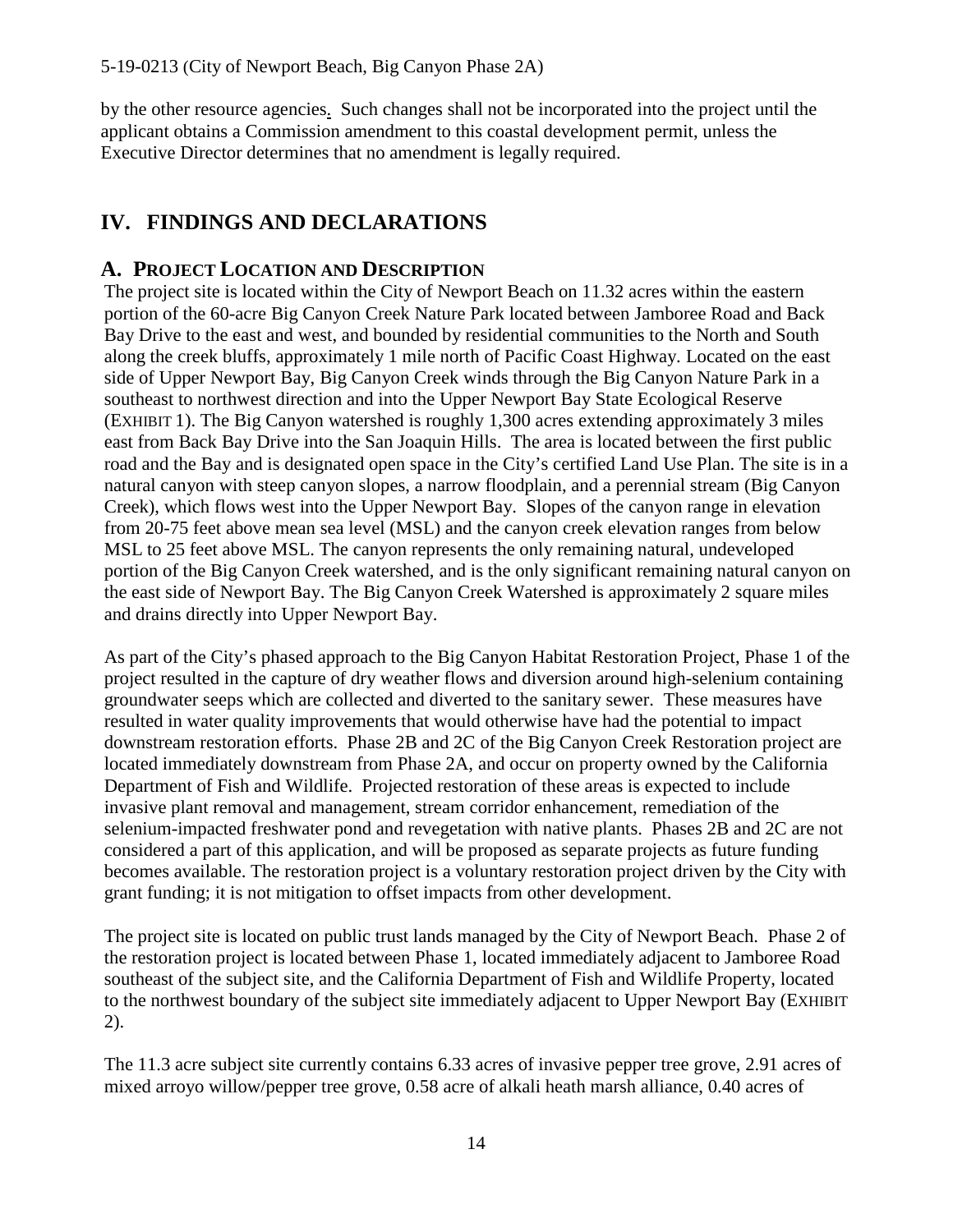freshwater marsh, and 0.28 acre of Menzies's goldenbush scrub alliance, and 0.82 acre of bare areas. Almost the entire project site (approximately 10.47 acres) is delineated as wetland/riparian [\(EXHIBIT 3\)](https://documents.coastal.ca.gov/reports/2019/9/w26e/w26e-9-2019-exhibits.pdf).

Phase 2 of The Big Canyon Creek Restoration Project proposes to re-establish a functioning complex of wetland and upland habitats by: 1) removing exotic and invasive plants; 2) replanting native vegetation to create a mosaic of coastal habitats; 3) restore, enhance and improve the resiliency of the riparian habitat by creating wet and high alkali marsh habitat; and 4) reduce creek channel erosion and restore connectivity between the creek channel and floodplain [\(EXHIBIT 5\)](https://documents.coastal.ca.gov/reports/2019/9/w26e/w26e-9-2019-exhibits.pdf).

More than half of the project area is dominated by invasive Brazilian pepper trees, which has a negative impact on the quality of the riparian corridor and adjacent habitat zones. Native to South America and introduced as an ornamental plant in the 1840s, Brazilian pepper trees form dense and monospecific stands that crowd out native species, and produce chemicals that inhibit the growth of native plant species.**[1](#page-14-0)** In order to remove the Brazilian pepper tree without the use of chemicals, the entire tree including the root ball must be removed, because simply cutting the tree will not kill it; its roots quickly produce several new shoots, and in many cases proliferate when under stress. Therefore, the City is proposing to remove the entire pepper tree grove which will require extensive clearing and grubbing in approximately 6.33 acres utilizing excavators and backhoes. Selective removal of exotic trees and other invasive plants will be conducted in an additional 2.41-acre area of existing woody riparian vegetation that contains pepper trees. The total area of clearing, grubbing and selective vegetation removal for restoration purposes is 9.24 acres [\(EXHIBIT 4\)](https://documents.coastal.ca.gov/reports/2019/9/w26e/w26e-9-2019-exhibits.pdf).

Clearing and removal of non-native pepper trees with large canopies and root systems will leave behind depressions in the stream banks and surrounding soil where the large root masses were removed. The remaining voids will be back-filled utilizing soils that will be relocated from grading activities along the creek banks which will be pulled-back, widening the creek to provide better connectivity to the floodplain. The removal of pepper trees and root systems located within and adjacent to the stream banks will be conducted with bank stabilization efforts. In reaches where the existing channel is deeper than desired, removal of the trees will create an opportunity to adapt the root ball depressions into a wider and more stable floodplain which will improve the continuous flow of the water in the creek, which will improve the quality of the water in the creek by reducing erosion, and reducing the concentration of metals, toxics, nutrients, and bacteria.

There is currently an existing depression in the northwest corner of the project site that collects water from the storm drain outlet above, and becomes a mosquito vector habitat when wet weather flows from the storm drain outlet enters the scour pond. In an effort to remediate this condition, the City is proposing to line the scour pond with approximately 80 cubic yards of rip rap to facilitate better drainage and prevent erosion, in addition to grading the side channel that drains from the scour pond to the creek, which will direct the discharge flow from the storm drain to the proposed re-contoured and stabilized channel.

Construction of the project is expected to occur in phases over the course of 5 months, beginning in fall of 2019, and will include the creek restoration and habitat restoration and enhancement. Three

<span id="page-14-0"></span> $\overline{a}$  $<sup>1</sup>$  Brazilian pepper trees are allelopathic. U.S. Department of Agriculture, National Invasive Species Information Center,</sup> [https://www.invasivespeciesinfo.gov,](https://www.invasivespeciesinfo.gov/) July 26, 2019.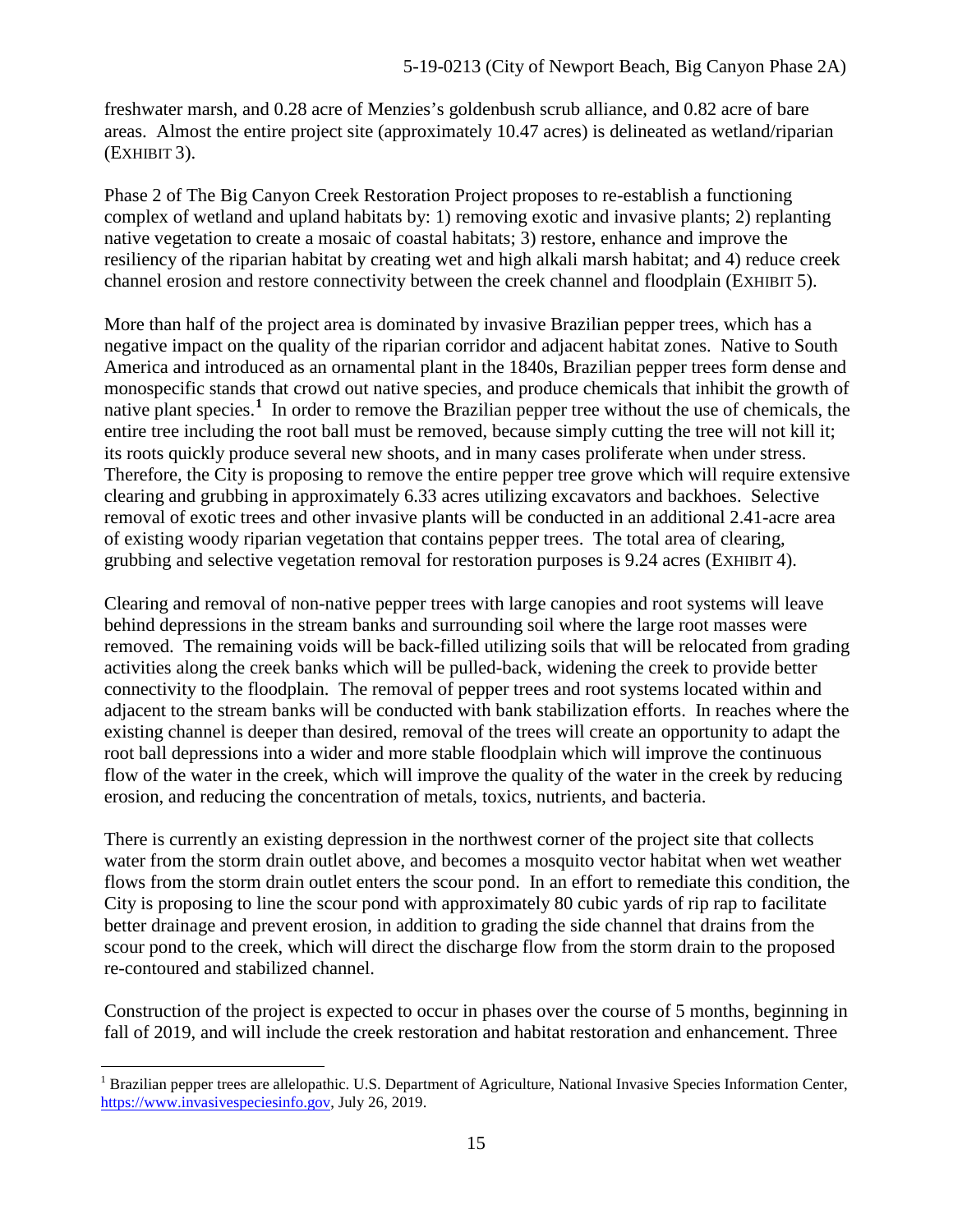potential excavation and grading equipment access points are located around the perimeter of the project area within existing vehicle access roads utilizing temporary ramps that will be removed upon completion of the project. Temporary stockpiling of soils will be located within the restoration area identified as the construction staging area/material stockpile area on the southwest portion of the project area. Approximately eight employees will be present on the project site, and construction hours will occur between 7:00 am and 6:30 pm consistent with the City's Municipal Code (**[Exhibit 6](https://documents.coastal.ca.gov/reports/2019/9/w26e/w26e-9-2019-exhibits.pdf)**).

As previously described, Big Canyon provides habitat for numerous plant and wildlife species. Several federally listed plant and avian species associated with wetland and marsh habitats have been observed or have a high potential to occur within the project area. Many of the habitats and plant communities are fragmented, discontinuous, and threatened by invasive plants such as Brazilian peppertree and myoporum.

The existing utility access road constructed as a part of Phase 1 will continue to serve as the 15 foot wide public trail with access from Jamboree Road. The trail would connect to a proposed 3.5 foot wide trail north of the stilling basin and follow the creek bank, eventually connecting to an existing trail network within the creek bed leading to Back Bay Drive and the bay [\(EXHIBIT 2\)](https://documents.coastal.ca.gov/reports/2019/9/w26e/w26e-9-2019-exhibits.pdf).

Overall, the project will result in improved water quality and habitat for the Upper Big Canyon through the removal of approximately 10 acres of invasive species and the creation, restoration and enhancement of riparian habitat, and the restoration of upland habitat (coastal sage scrub). Watershed improvements include the transformation of toxins, flood flow attenuation, and habitat improvement for Upper Big Canyon. The applicant expects to start construction in the fall, outside of the nesting season.

# <span id="page-15-0"></span>**B. STANDARD OF REVIEW**

The City of Newport Beach LCP was effectively certified on January 13, 2017. The standard of review for development within the City's permit jurisdiction is the City's certified LCP. The subject property is within an area of public trust lands managed by the City, added to the trust in 1998 by Senate Bill 575 (1997). Public trust lands are within the Commission's retained permit jurisdiction, therefore the standard of review for development within the Commission's original permit jurisdiction is Chapter 3 of the Coastal Act, although the City's certified LCP is advisory in nature and may provide guidance.

# <span id="page-15-1"></span>**C. BIOLOGICAL RESOURCES**

Section 30230 of the Coastal Act states:

*Marine resources shall be maintained, enhanced, and where feasible, restored. Special protection shall be given to areas and species of special biological or economic significance. Uses of the marine environment shall be carried out in a manner that will sustain the biological productivity of coastal waters and that will maintain healthy populations of all species of marine organisms adequate for long-term commercial, recreational, scientific, and educational purposes.*

Section 30231 of the Coastal Act states: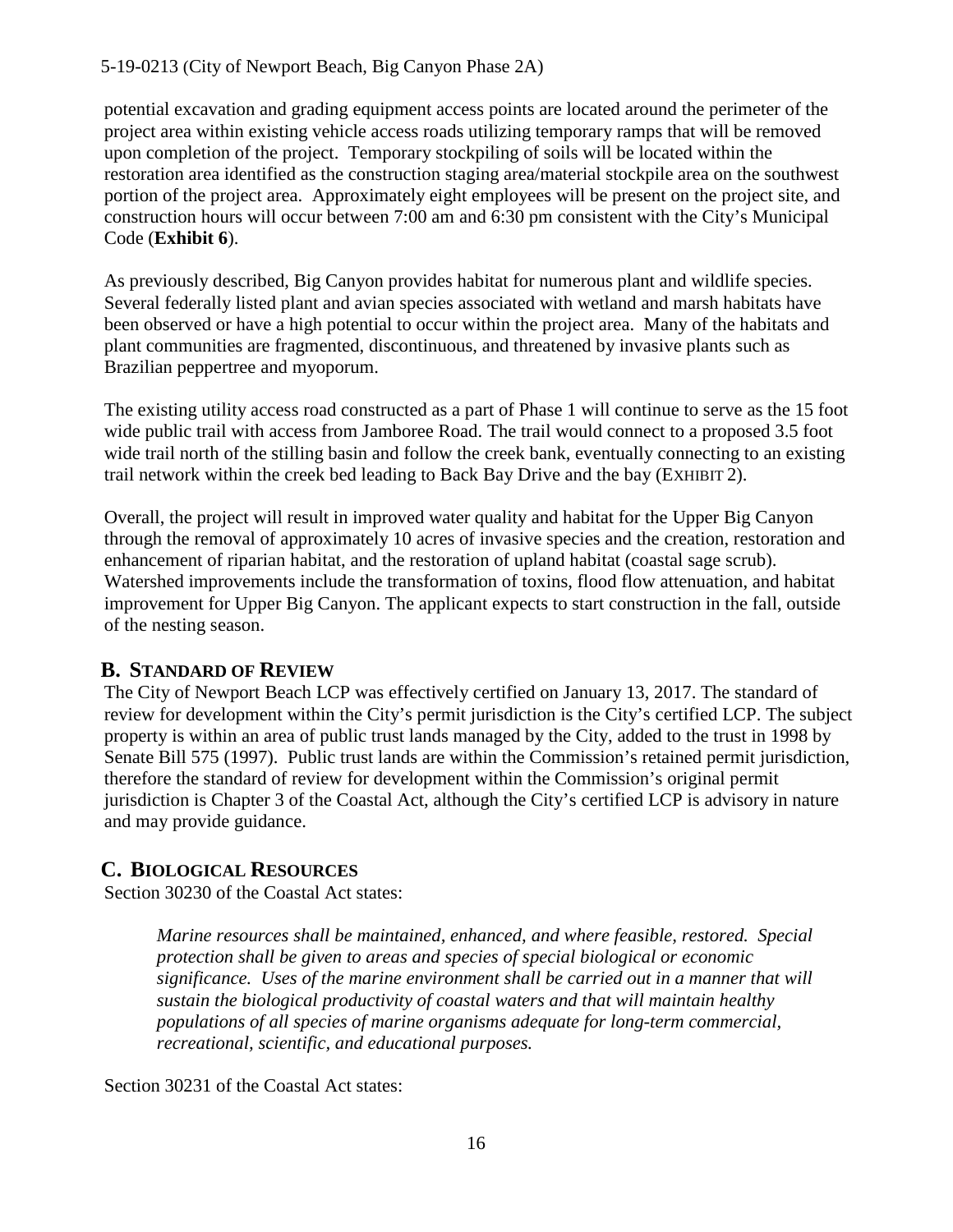*The biological productivity and the quality of coastal waters, streams, wetlands, estuaries, and lakes appropriate to maintain optimum populations of marine organisms and for the protection of human health shall be maintained and, where feasible, restored through, among other means, minimizing adverse effects of waste water discharges and entrainment, controlling runoff, preventing depletion of ground water supplies and substantial interference with surface water flow, encouraging waste water reclamation, maintaining natural vegetation buffer areas that protect riparian habitats, and minimizing alteration of natural streams.*

Section 30233 of the Coastal Act states in part:

*(a) The diking, filling, or dredging of open coastal waters, wetlands, estuaries, and lakes shall be permitted in accordance with other applicable provisions of this division, where there is no feasible less environmentally damaging alternative, and where feasible mitigation measures have been provided to minimize adverse environmental effects, and shall be limited to the following:* 

 *(6) Restoration purposes.* 

Section 30236 of the Coastal Act states:

*Channelizations, dams, or other substantial alterations of rivers and streams shall incorporate the best mitigation measures feasible, and be limited to (1) necessary water supply projects, (2) flood control projects where no other method for protecting existing structures in the floodplain is feasible and where such protection is necessary for public safety or to protect existing development; or (3) developments where the primary function is the improvement of fish and wildlife habitat.*

Section 30240 of the Coastal Act states:

- *(a) Environmentally sensitive habitat areas shall be protected against any significant disruption of habitat values, and only uses dependent on those resources shall be allowed within those areas.*
- *(b) Development in areas adjacent to environmentally sensitive habitat areas and parks and recreation areas shall be sited and designed to prevent impacts which would significantly degrade those areas, and shall be compatible with the continuance of those habitat and recreation areas.*

Section 30107.5 of the Coastal Act defines environmentally sensitive habitat or ESHA as:

*"Environmentally sensitive area" means any area in which plant or animal life or their habitats are either rare or especially valuable because of their special nature or role in an ecosystem and which could be easily disturbed or degraded by human activities and developments.*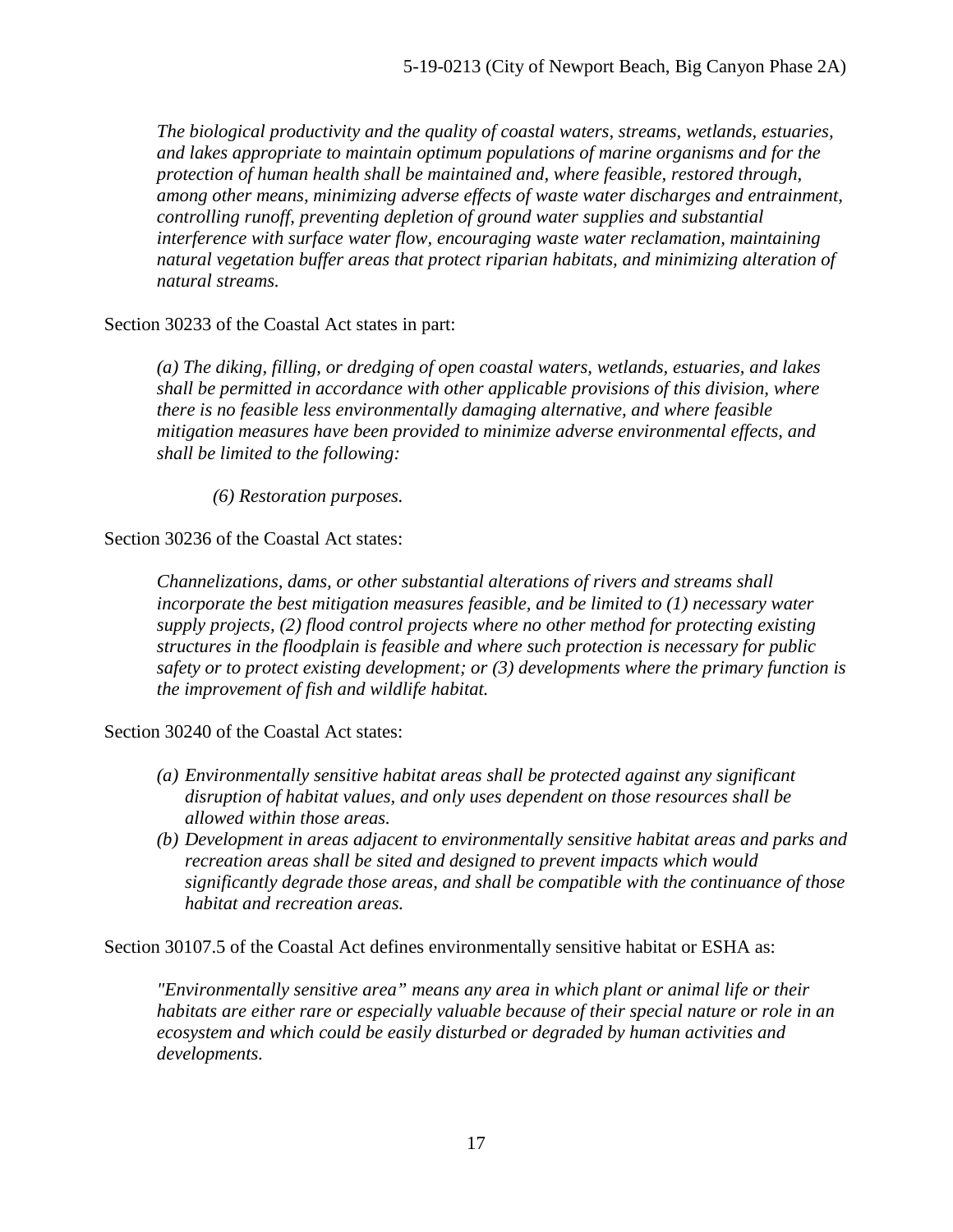Although Chapter 3 of the Coastal Act is the standard of review for this project, policies equivalent to Section 30230, 30231, 30233, 30236 and 30240 of the Coastal Act are included in the Newport Beach Coastal Land Use Plan (LUP). Furthermore, the following LUP policies, among others, frame the issues of concern for the Big Canyon Environmental Study area  $(ESA)^2$  $(ESA)^2$  as well as measures to address those issues. The LUP states (emphasis added):

*Potential impacts to the natural habitats in this study area (*Big Canyon) *include erosion, creek water quality runoff, sedimentation, increased human activity, noise, invasive species, and uncontrolled public access.* 

The goals of the restoration project will address several of the impacts noted in the LUP, listed above and restore the quality of the Big Canyon Creek ESA.

*Policy 4.1.3-1: Utilize the following mitigation measures to reduce the potential for adverse impact to ESA natural habitats from sources including, but not limited to, those identified in Table 4.1.1:* 

 *B. Where pedestrian access is permitted, avoid adverse impacts to sensitive areas from pedestrian traffic through the use of well defined footpaths, boardwalks, protective fencing, signage and similar methods.* 

 *C. Prohibit the planting of non-native plant species and require the removal of non-natives in conjunction with landscaping or revegetation projects in natural habitat areas.* 

 *D. Strictly control encroachments into natural habitats to prevent impacts that would significantly degrade the habitat.* 

*H. Participate in implementation of Total Maximum Daily Loads (TMLDs).* 

*I. Participate in programs to control sedimentation into and within Upper Newport Bay.* 

 *J. Use docent programs to actively manage and enforce CDFG regulations in marine protected areas regarding the taking of intertidal and subtidal plants and animals and to minimize incidental trampling.* 

*M. Implement TMDLs into Newport Bay and local watersheds to minimize water quality problems along the coastline.* 

 *N. Prohibit invasive species and require removal in new development.* 

*O. Implement and enforce TMDLs in watershed and Upper Newport Bay to improve water quality in Newport Harbor.* 

<span id="page-17-0"></span> $\overline{\phantom{a}}$ <sup>2</sup> The Land Use Plan defines Environmental Study Area as "...Relatively large, undeveloped areas containing natural habitats and may be capable of supporting sensitive biological resources."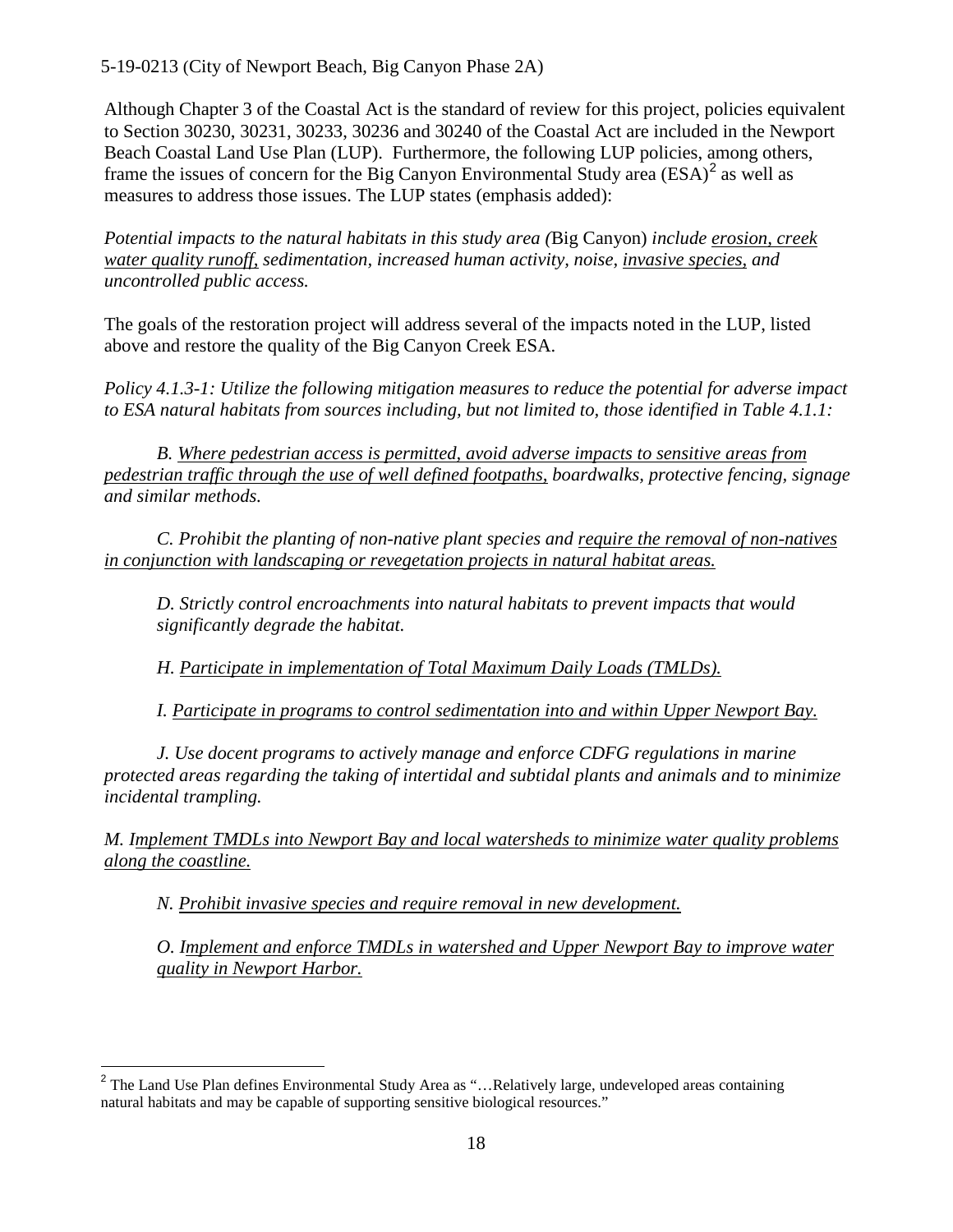#### *Marine Resources*

Section 30230 of the Coastal Act states that marine resources shall be enhanced and restored and Section 30231 requires controlling runoff, preventing substantial interference with surface water flow and alteration of streams, and maintaining vegetation buffers around riparian habitats. The project as proposed meets the requirements of these sections and the goals of the project are consistent with the Coastal Act.

Of the 11.3 acres of riparian habitat, approximately 10.47 are wetlands **[\(Exhibit 6\)](https://documents.coastal.ca.gov/reports/2019/9/w26e/w26e-9-2019-exhibits.pdf).** While the project has been designed and conditioned to avoid permanent impacts to native riparian habitat and jurisdictional wetlands, the project proposes to restore segments of Big Canyon Creek that have been eroded and incised, which will require grading in the creek, vegetation removal, and excavation for stream restoration. Therefore, temporary impacts are unavoidable, but the project as designed and conditioned will result in a much higher functioning wetland ecosystem with higher water quality

Big Canyon Creek is currently in a mostly natural, un-channelized condition within the Project Area. The creek drains approximately two square miles of urban developed land. The reservoir, irrigation water, and surface runoff provide a perennial supply of water to Big Canyon Creek and adjacent wetland areas. Big Canyon Creek drains into Upper Newport Bay through two culverts under Back Bay Road and into a salt marsh system on the western side of the road. Tidal activity occurs only within the salt marsh areas and currently has little or no influence on the freshwater systems to the east of Back Bay Road.

The natural function of Big Canyon includes accommodating storm events and flooding; during large floods, such as a 100-year flood, the entire canyon floor becomes inundated. This natural flooding process provides the necessary soil moisture for plant growth. However, the channel banks and inverts are subject to erosion and sedimentation during flood events which may cause damage to roadways, the existing boardwalk bridge, and other infrastructure. Erosion and sedimentation also negatively impact habitat quality in the canyon and ultimately of Upper Newport Bay. An element of the Big Canyon Nature Park restoration project is to improve the creek flow, minimize areas of scour and sedimentation, which will improve water quality entering the bay.

Overall, the project will result in improved water quality and habitat for Big Canyon by improving creek flow, reducing erosion and sediment entering the bay, and floodplain restoration. Watershed improvements include the restoration of the hydrological connection with the creek and the flood plain, reducing bank erosion and improving water quality through natural filtration and infiltration, planting of native vegetation, and bank stabilization efforts which will improve benthic macroinvertebrate habitat for Big Canyon Creek.

The existing trail locations avoid impacts to sensitive areas and are limited to the creek banks. The trail surrounding the project area provides a clearly defined path of travel for public access and recreation without disturbing the sensitive resources. In addition, the revegetation plan includes the planting of barrier plants along the northwest portion of the creek where the creek runs under the pedestrian path to create a physical barrier protecting the sensitive areas from hikers. The project is consistent with policy *4.1.3-1:* C, above, that requires the removal of non-natives during any revegetation project.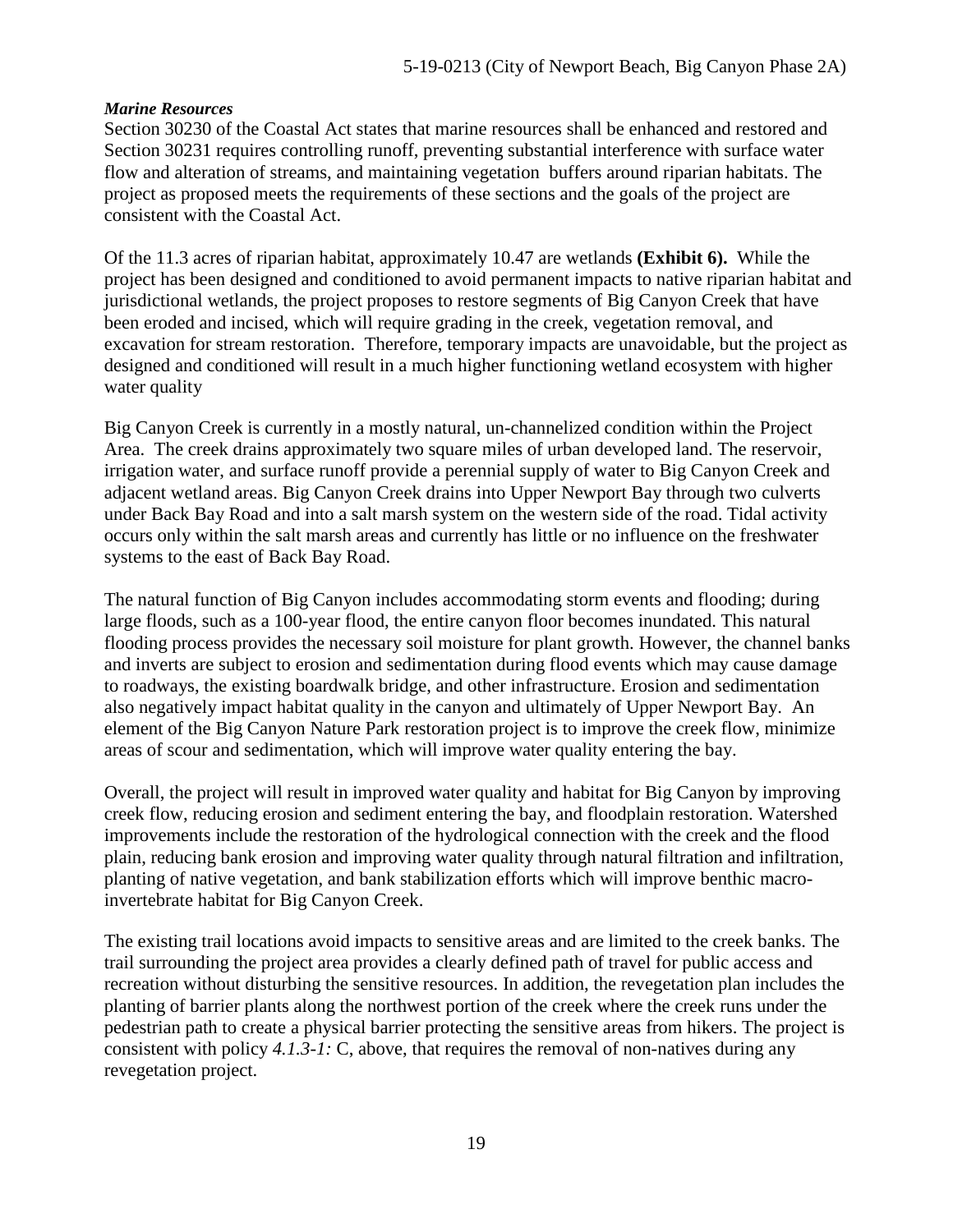The project is consistent with policies above referring to TMDLs in that this phase of the project continues to address excess sediment and toxins within the creek. In order to improve water quality and the marine environment of the bay and the creek, TMDLs are established by the EPA in order to set limits on any contaminants that can be present in bodies of water in order to protect human health and wildlife health using the water sources. Concentrations of selenium above water quality criteria for selenium under the California Toxics Rule chronic freshwater criteria have been measured in dry weather flows in Big Canyon Creek, and moderate selenium concentrations have been recorded near the mouth of the creek since the 1970s. While selenium is an essential micronutrient for normal animal nutrition, small concentrations above those required may produce toxic effects which range from physical malformations during embryonic development to sterility and death. Since selenium in aquatic ecosystems is readily taken up by aquatic organisms, concentrations can easily reach levels toxic to fish and other wildlife. In 2002, the EPA established the TMDLs for toxic pollutants, including selenium, for Newport Bay.

After a significant study, the City of Newport Beach ascertained that the source of the excess selenium is a natural source within the underlying Miocene Monterey Soil Formation, which is a natural land faction that forms much of the white bluffs of the creek banks and extends along the entire watershed. The marine formation has many elements that can be hazardous to aquatic life, health, and the environment when in excess of the TMDLs. The changes to the canyon hydrology due to urbanization have likely contributed to the mobilization of selenium by disturbing the underlying formation. Prior to urbanization, the Big Canyon Creek likely functioned as an ephemeral stream and only had water in it during the wet season. Surface waters are now present in the creek year-round because of the impermeability of the surrounding developed areas, which support a variety of beneficial uses including a freshwater pond in the creek bed, marsh and riparian habitats, however in order to protect the habitats, excess selenium must be addressed. The LUP includes policies to ensure that the water quality of the creeks and bay are protected and the project as proposed implements these policies.

The City is implementing a selenium reduction program in the watershed that includes dry weather diversions and other measures to reduce the selenium concentrations in the creek. The City has implemented selenium reduction measures as part of Phase 1 (CDP No. 5-16-0059) through the installation of the underground bioretention cell and modified constructed wetland designed to treat pollutants found in urban watersheds, including selenium, which have reduced the concentration of selenium in dry weather flows in Big Canyon Creek. $3$ 

Upper Newport Bay is listed as an impaired water body under section 303(d) of the Clean Water Act. According to this classification, the following contaminants occur in both Upper and Lower Newport Bay: pesticides and metals, nutrients, pathogens, and sediments/siltation. Phase 2 intends to help meet these TMDLs by addressing the polluted runoff in the creek before contaminated water reaches Upper Newport Bay. The proposed Project includes an integrated system of water quality

 $\overline{a}$ 

<span id="page-19-0"></span> $3$  Water samples have demonstrated that selenium concentrations prior to the implementation of Phase 1 were higher than then they are today (23 ug/1 vs.13-15 ug/l) Pohl, David H. "Re: Coastal Commission Questions" Message to Scott Holbrook. July 24, 2019. Email.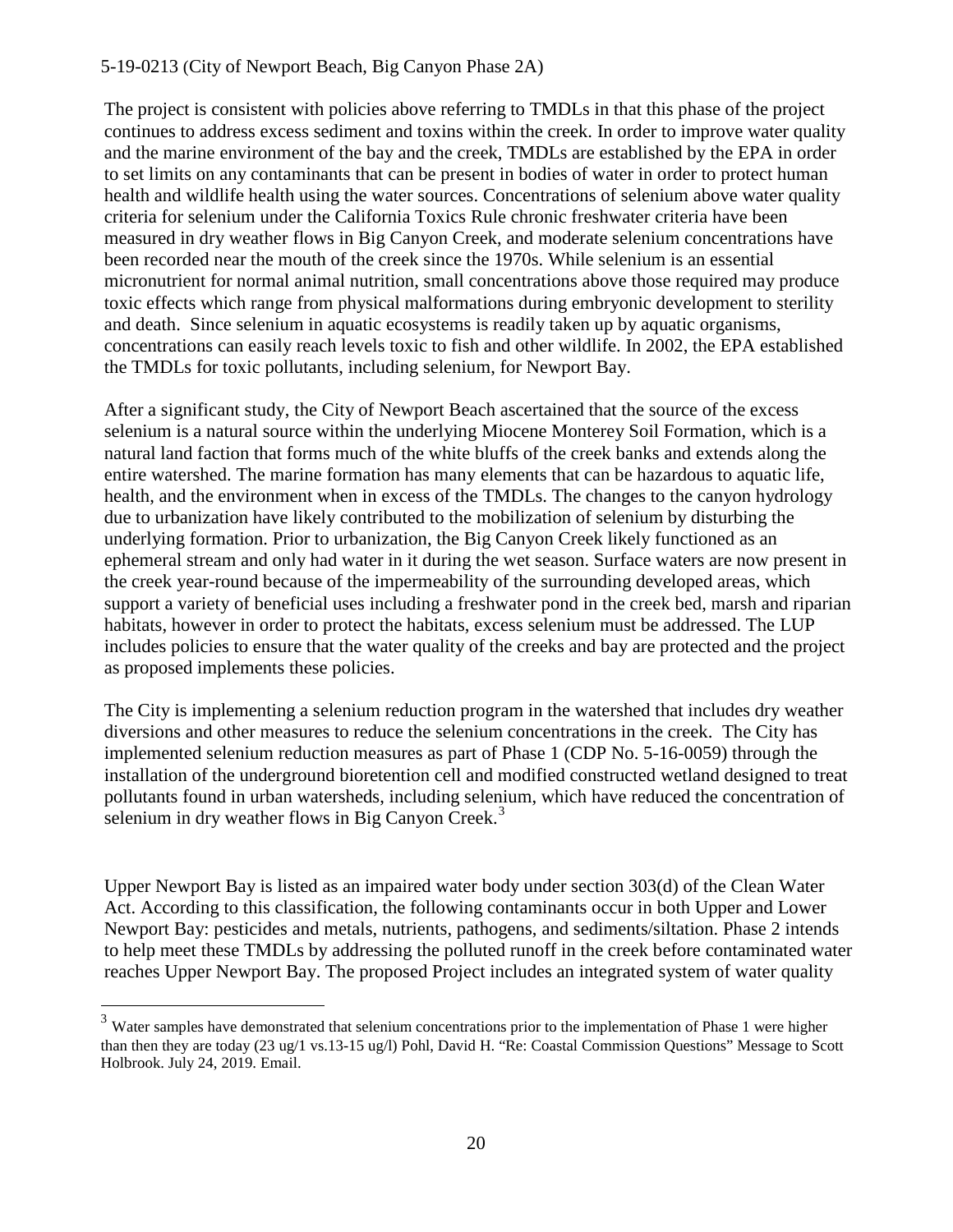improvement components, erosion and sedimentation control and use of natural habitats, and addresses not only excess selenium, but will also prevent other pollutants from reaching the Bay contributing to overall improved water quality and an improved marine environment.

There is a potential for discharge of polluted runoff from the project site into Upper Newport Bay as a result of the proposed development. Sections 30230 and 30231 of the Coastal Act require that marine resources and the biological productivity of coastal water be maintained and enhanced. Storage or placement of construction materials, debris, or waste in a location subject to erosion and dispersion or which may be discharged into coastal waters via rain or wind would result in adverse impacts upon the marine environment that would reduce the biological productivity of coastal waters. For instance, construction debris entering coastal waters may cover and displace soft bottom habitat. However, construction best management practices will be implemented to avoid or minimize impacts to the environment. Therefore, the proposed project is not anticipated to result in any significant adverse impact to marine resources or water quality.

The proposed development includes measures to address discharge of polluted run-off from the surrounding urban areas into coastal waters. As construction activities may generate debris or sediment that could enter the wetlands, the creek, or Newport Bay, **Special Condition 8** requires the applicant to adhere to construction BMPs. The development, as proposed and as conditioned, incorporates design features to minimize the effect of construction activities on the marine environment. The Commission finds that the proposed development, as conditioned, conforms with Sections 30230 and 30231 of the Coastal Act regarding the protection of water quality to promote the biological productivity of coastal waters and to protect human health.

#### *Filling of Wetlands*

Section 30233 governs projects that result in fill of wetlands, and provides that fill of wetlands may occur if a three-part test is satisfied: 1) the fill is for a use designated in the statute to be an allowable use, 2) there are no feasible less environmentally damaging alternatives, and 3) feasible mitigation measures have been provided to minimize adverse environmental effects.

The biological report submitted by the applicant indicates that the project area for Phase 2 of the project contains approximately 10.47 acres of jurisdictional wetlands, including riparian and marsh habitat. As discussed above, approximately 80 cubic yards of rip rap, covering approximately 2,160 square feet of wetland, will be placed in an existing scour pond below an existing storm drain outfall in the northern portion of the project site. Thus, the project will result in fill of wetlands and must comply with Section 30233.

Although the project has been designed to avoid permanent impacts to wetlands, the project proposes to restore segments of Big Canyon Creek that have been eroded and incised, and that have partly isolated the channel from the floodplain through grading back the incised bank to restore connectivity with the floodplain. Therefore, temporary effects to waters, wetlands, and associated riparian habitat are unavoidable, but the resulting restored habitat would provide superior ecological benefits and will not result in any loss of jurisdictional wetlands.

Temporary impacts to jurisdictional wetland areas would occur from implementation of riparian habitat restoration, including grading. The City proposes to re-contour the channel bank by pulling back the upper banks along approximately 660 linear feet of the channel within the pepper tree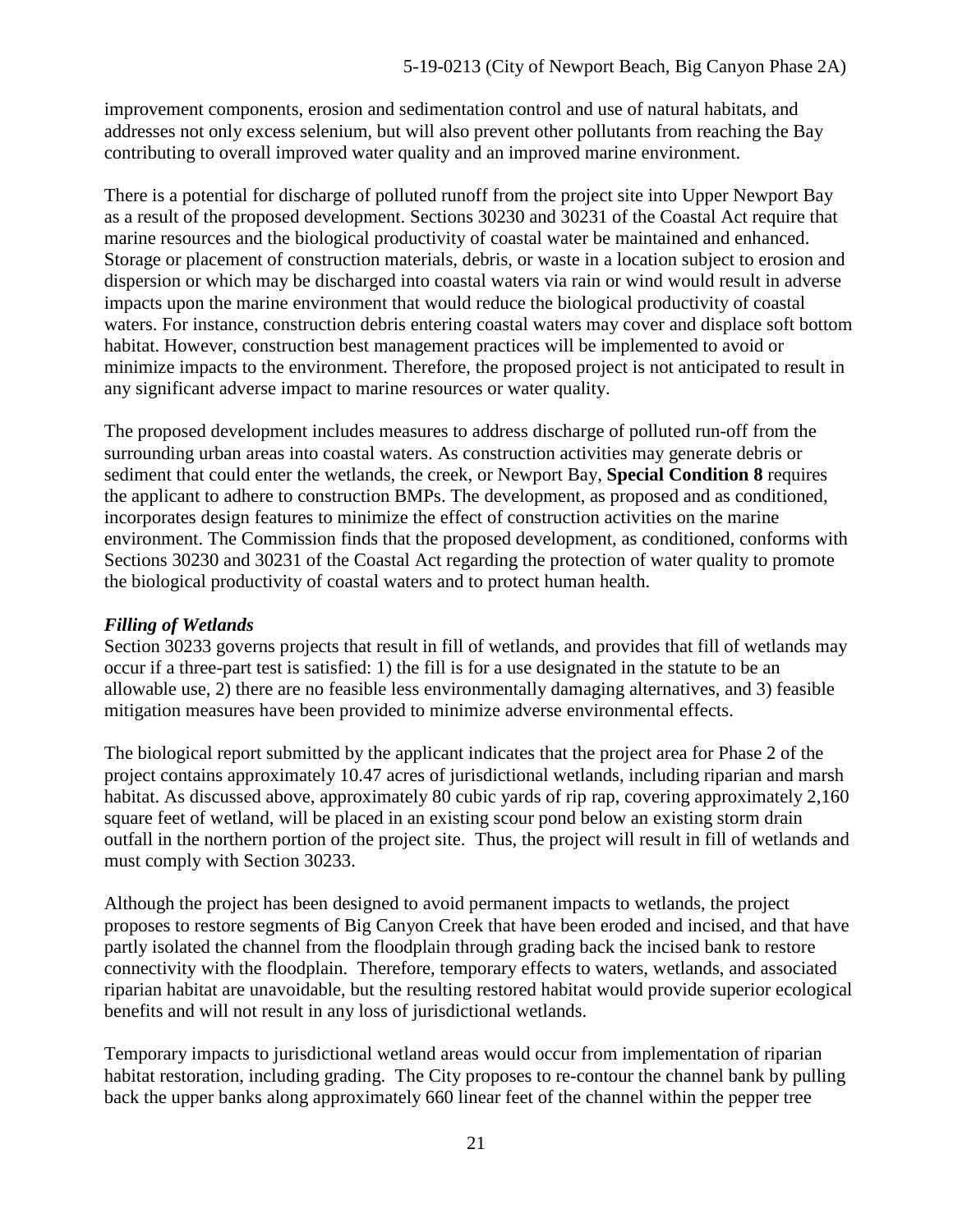grove areas, up to an average of about 30 feet on each side of the channel to an average depth of 1.5 feet. This would create hydrologically connected floodplain areas that would be seasonally inundated. Following clearing and removal of invasive pepper trees, including the bulk of associated root material in the upper 2 to 3 feet of soil, various measures would be implemented to stabilize and then revegetate the channel and adjacent areas. Out of the approximately 10.47 acres of CCC delineated wetlands, approximately 6.79 acres will be effected by clearing and grubbing, and approximately 2.40 acres will be effected by selective invasive vegetation removal. A total of 9.19 acres of wetland habitat will be impacted by other restoration activities associated with the repair of the creekbed and floodplain. Overall, the restoration project will replace a majority of the degraded and dysfunctional wetlands that exhibit mainly a monoculture of low value pepper tree habitat with a fully functioning, diverse mosaic of several types of native, natural wetland with much greater habitat value to wildlife.

In order to be consistent with Section 30233, a project that involves filling or dredging in a wetland must meet the three-prong test. The use must be one of the uses specifically allowed, it must be the least environmentally damaging alternative, and it must provide adequate mitigation to offset any impacts created by the project. The project does meet the list of limited approvable projects for fill of wetlands under section 30233(a)(6) and has been designed to be the least environmentally damaging alternative and includes measures to minimize adverse environmental effects.

#### **1. Allowable Use**

Section 30233(a)(6) of the Coastal Act provides that the filling of wetlands is permitted for restoration purposes. The project is a restoration project in that it will remove approximately 9.5 acres of invasive vegetation that are degrading the habitat, and restore appropriate habitat and functional hydrology of the creek by limiting bank erosion (discussed under 'sedimentation' below). The project will also protect and improve the quality of the water flowing through the creek and into the bay and the Pacific Ocean. Finally, the project is considered a restoration of the riparian and wetland habitat in the creek bed by removing large amounts of non-native vegetation that occupy a large portion of the flood plain and is a restoration of upland areas to coastal sage scrub. Specifically, the 80 cubic yards of fill for the scour pond is a critical part of the restoration because it prevents the erosion of the surrounding wetland and surrounding habitat when large volumes of storm water flow onto the project site.

The proposed use, restoration, includes some fill, and is identified as allowable pursuant to Section 30233 (6). Therefore, the proposed development is consistent with Section 30233 of the Coastal Act with regard to uses which include fill within wetlands.

#### **2. Alternatives**

Section 30233 requires the permitted project to be the least environmentally damaging alternative. The applicant provided three alternative projects that consisted of additional permanent impacts to wetlands than the proposal, including a no project alternative.

#### *Alternative 1: No Project*

As discussed, the current site conditions of the project area (i.e. presence of invasive Brazilian pepper tree grove monoculture, PSHB infestation of native and non-native vegetation, disconnected hydrology causing erosion and reducing water infiltration and filtration) have diminished the habitat value of this section of the creek and surrounding riparian area, and have minimized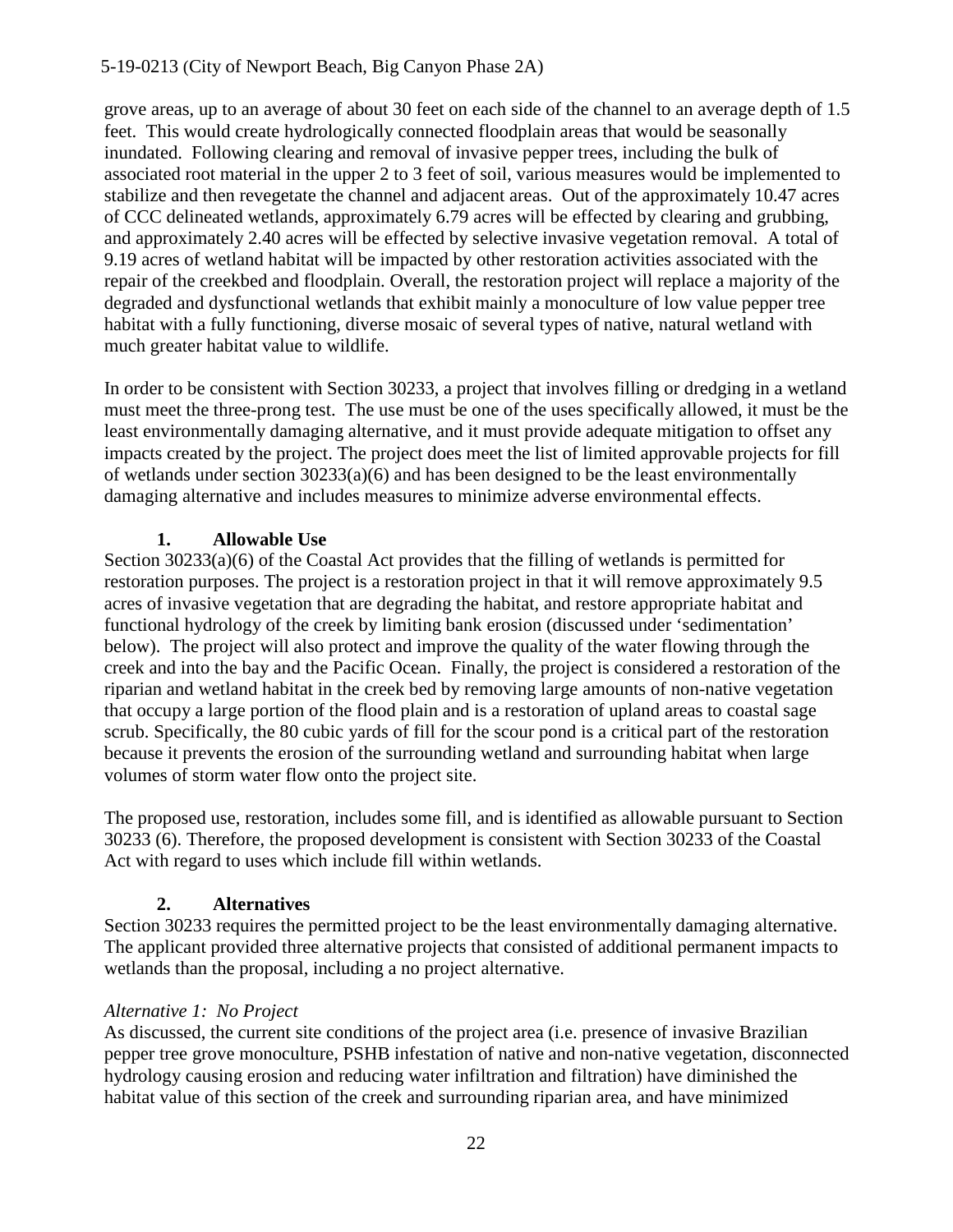available habitat for native species. According to the biological assessment submitted with the application x , no State or federally listed or protected species have been observed for many years under these existing site conditions, and only a very few special status species utilize the area due to the degraded habitat. Moreover, current conditions do not contribute to lowering selenium concentrations, standing water creates breeding habitat for mosquitos contributing to vector control issues, and PSHB infestation will continue to spread if not treated or removed. Therefore, this alternative is not the least environmentally damaging alternative.

*Alternative 2: Reduced Project Area, More Planting of Native Riparian Woodland Species*  In an effort to consider options that would be most cost effective, the applicant analyzed the option of planting a broad woody riparian habitat corridor with native trees similar to existing conditions (i.e., replacing pepper tree forest with native riparian woodland species), with aggressive management of PSHB within the restoration and enhancement areas. Although this option was more affordable and was more favorable to nesting birds (such as Least Bells Vireo), it is not necessarily typical or representative of natural or historic ecological conditions, which indicate woody riparian habitat accounting for more of a narrow "ribbon" along the creek likely due to historically insufficient hydrology to support willow-dominated riparian woodland. Additionally, a more willow dominant habitat would provide a less complex habitat mosaic, and would be more susceptible to PSHBs that target woody vegetation, which would require more aggressive PSHB management. Moreover, restoration of a less complex habitat mosaic (one that is willow dominant) was ultimately inconsistent with the project's objective to increase habitat and species diversity. Therefore, this alternative is not feasible and does not maximize the habitat value of the area given these technological constraints.

#### *Alternative 3: Expand Brackish Marsh*

The third alternative included the expansion of brackish marsh habitat through excavation and contouring the floodplain to promote saturation from groundwater. This alternative would require amending the soil to decrease salinity, and the addition of organic material, compost tea and other "plant probiotics" to bolster willow health against PSHB infestation. Considerations favoring this alternative included the reduction of need for PSHB management efforts for the riparian corridor, and that adding marsh habitat could provide mitigation potentially needed for phase 2B. However, the increase in brackish marsh areas would create more ponding and stagnant water, which would create more favorable mosquito breeding habitat, and would also increase the bioavailability of selenium because selenium in a freshwater system increases in standing water. Finally, this option involved the most site grading to connect the marsh area, and there was a potential to intrude into the shallow groundwater aquafer which was not preferable. As such, this alternative is not the least environmentally damaging feasible alternative.

For the forgoing reasons, Alternative 4, the proposed project, is the least environmentally damaging feasible alternative for the restoration, because it improves the quantity, quality, and complexity of aquatic and riparian habitats and improves lateral connectivity within the high flow channel to various degrees, and avoids creating favorable mosquito breeding habitat.

The alternatives analysis submitted by the applicant demonstrates that the proposed project has been designed to avoid permanent impacts to wetlands to the maximum extent feasible and is the least environmentally damaging alternative. There is no alternative that would include less fill than the proposed 80 cubic yards of rip rap that would support the restoration of the remainder of the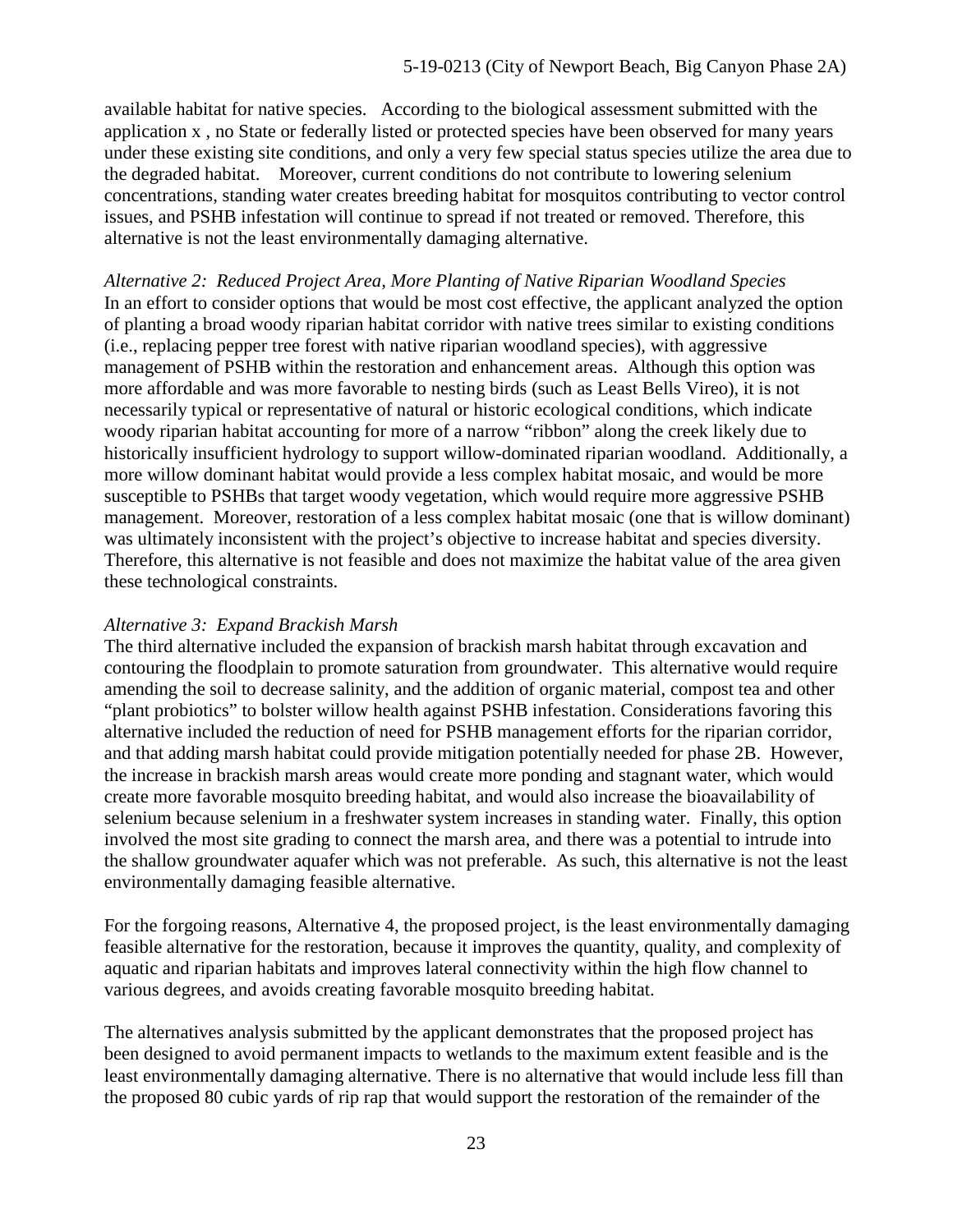wetland and creek bed. Therefore, the proposed development is consistent with Section 30233's requirement that there are no feasible, less environmentally damaging alternatives.

#### **3. Mitigation**

Section 30233 of the Coastal Act requires that wetland projects include mitigation measures to minimize adverse environmental effects. As stated, the proposed vegetation removal and recontouring of the creek to restore floodplain connectivity will temporarily impact the habitat, but the project has been designed and conditioned to minimize and mitigate adverse environmental effects.

In summary, the goal of the proposed development is habitat restoration, where wetlands will be restored and enhanced through restoring floodplain functions that sustain habitat, removing nonnative vegetation, and planting native riparian species. Therefore, the project results in overall more biologically productive wetlands. Therefore, the Commission finds that the proposed development, as conditioned, conforms with Section 30233 of the Coastal Act because it is an allowed use within wetlands, is the least environmentally damaging alternative, and provides more than sufficient mitigation for any adverse environmental impacts.

#### *Sedimentation*

Big Canyon Creek in its current state is degraded as a result of upstream development, historical grazing and agricultural activities, increased peak flows during storms, and year round dry weather flows from urbanization in the watershed. As a result, the creek segment within Phase 2A exhibits un-vegetated erosion prone stream banks, stream channel incision, and loss of floodplain connectivity where the sections of the creek are incised with steep streambanks that are isolated from the floodplain. Water polluted with sediment can prevent animals from seeing food in the water. Sediment laden water can also prevent natural vegetation from growing in that water. Sediment in stream beds can also disrupt the natural food chain by destroying the habitat where the smallest stream organisms live. Therefore, grading is proposed to occur within a limited area along the channel segments. Banks higher than 2 feet high will be contoured back at a gentle slope to intercept the existing valley floor not more than 30 feet either side of the channel. This would create hydrologically connected floodplain areas that would be seasonally inundated. The grading would create a gentle slope where riparian vegetation would be planted that would reduce potential bank erosion and improve water quality through natural filtration and infiltration. The project proposes to restore segments of the creek within Phase 2A that have been eroded and incised thereby achieving greater water quality, consistent with Coastal Act policies 30230 and 30231.

#### *Alteration of the Creek*

The Project intends to restore the physical channel and floodplain functions that sustain habitat by restoring a stable channel cross section with areas where the channel overflows seasonally onto the floodplain to create seasonal wetlands. Due to the environmental sensitivity of the site, no major engineering work is proposed to armor the creek and canyon. Section 30236 of the Coastal Act limits substantial alterations to creeks. The proposed project would maintain the same drainage paths and patterns as currently exist.

Section 30236 of the Coastal Act requires mitigation for projects that substantially alter streams and are limited to water supply projects, flood control projects, or improvement of fish and wildlife habitat. This project will improve the creek flow by restoring connectivity of the creek with the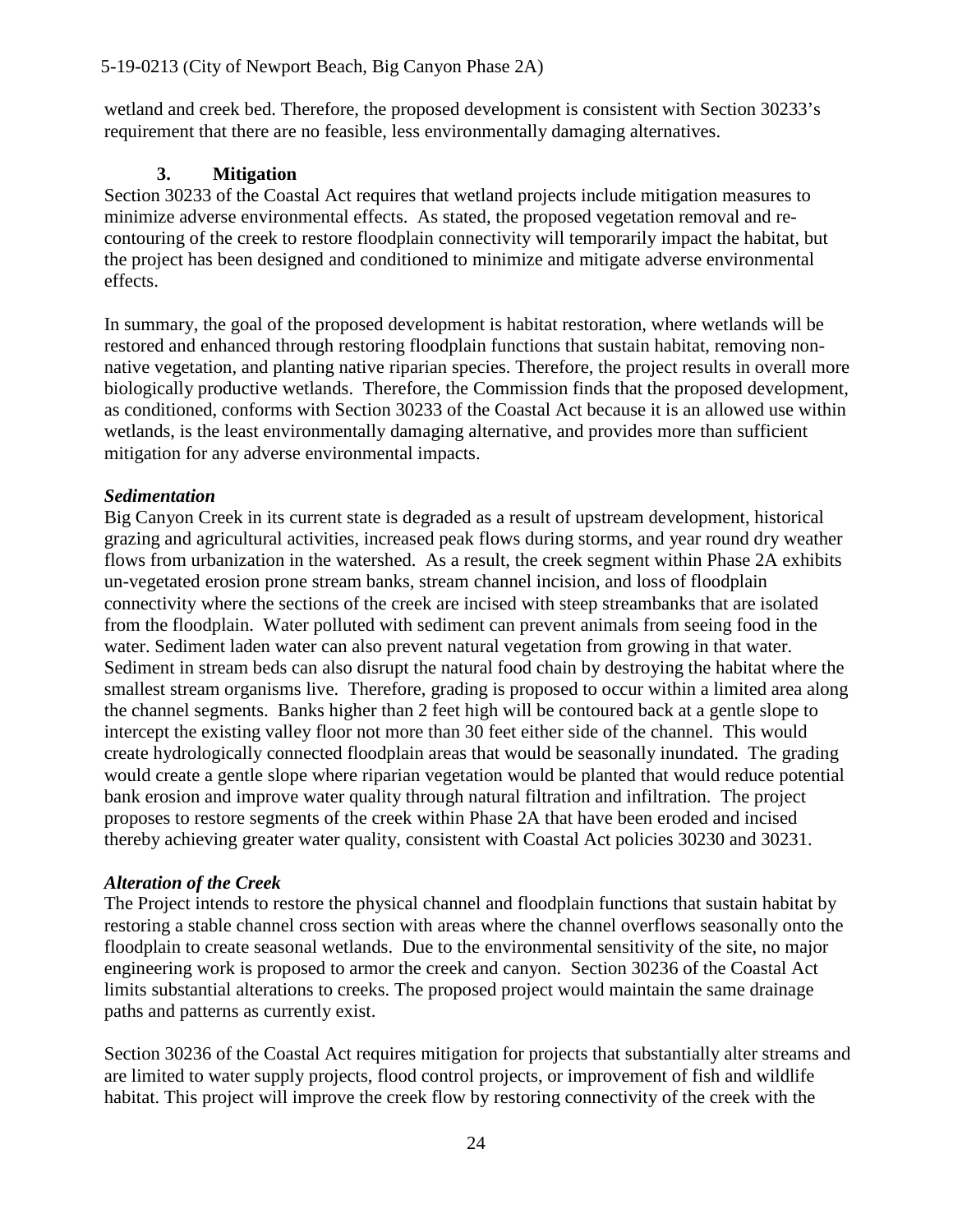floodplain, will maintain the flow within the current creek bed and does not involve damming or channelizing the creek. The project is not a water supply project, nor a flood control project, however the project will enhance the fish and wildlife habitat of the creek and the bay as a result of the restoration of the floodplain, so it is an allowed alteration of the creek under section 30236, and the proposed project as designed and conditioned by this permit incorporate the best mitigation measures feasible.

The proposed riparian restoration would serve to enhance and restore marine resources. The biological productivity and the quality of coastal waters, tidal marsh, Big Canyon Creek, and wetlands would be enhanced and restored. Restoration of the riparian habitats will improve habitat and water quality for wildlife species and restore migratory corridors within the Project Area. Therefore, the Commission finds that the proposed development, as conditioned, conforms with Sections 30236 of the Coastal Act.

#### *Land Resources within the Restoration Project Area*

Pursuant to subsection 30240(a) of the Coastal Act, development in environmentally sensitive habitat areas (ESHA) is limited to uses that are dependent on the resource and must protect against any significant disruption of habitat values. Under section 30240(b), development that occurs adjacent to ESHA must be sited and designed to prevent impacts which would significantly degrade those areas, and must be compatible with the continuance of those habitat areas.

1. ESHA in Project Area

Several of the habitat types surrounding the creek in the Phase 2A project area qualify as ESHA. The LUP states that all riparian habitat within the study areas are ESHA unless there is site-specific evidence to the contrary (LUP Section 4.1.3, page 4-15). Section 4.1.1 of the LUP specifically identifies these habitats as ESHA: *Scrub habitats, including southern coastal bluff scrub, maritime succulent scrub, and Diegan coastal sage scrub* and *Riparian habitats, including southern willow scrub, southern coast live oak riparian forest, southern cottonwood willow riparian forest, southern arroyo willow forest, southern black willow forest, and southern sycamore alder riparian woodland.* 

The entire project site (approximately 11.3 acres) is riparian habitat. The area currently consists of 6.33 acres of invasive pepper tree monoculture, 2.91 acres of mixed arroyo willow/pepper tree grove, 0.58 acre of alkali heath marsh alliance, 0.40 acres of freshwater marsh, and 0.28 acre of Menzies's Goldenbush scrub alliance, and 0.82 acre of bare areas. The proposed project will not occur in the freshwater marsh and alkali meadows; however, the project would restore the areas that contain mixed arroyo willow/pepper tree grove vegetation community. The riparian and CSS habitat has the potential to provide nesting and foraging resources for sensitive species including the Least Bell's Vireo, the California Gnatcatcher, raptors and other species.

The applicant's biological report titled *DRAFT Biological Resources Technical Report, Big Canyon Coastal Habitat Restoration and Adaptation Project – Phase 2A,* dated July 2018, prepared by Environmental Science Associates, in addition to the *Response to Comments and Errata/Revisions on the Initial Study/Mitigated Negative Declaration for the Big Canyon Coastal Habitat Restoration and Adaptation Project—Phase 2a dated January 8, 2019*, identifies three ESHAs within the project site, which include freshwater marsh, alkali meadow, and Menzies's Goldenbush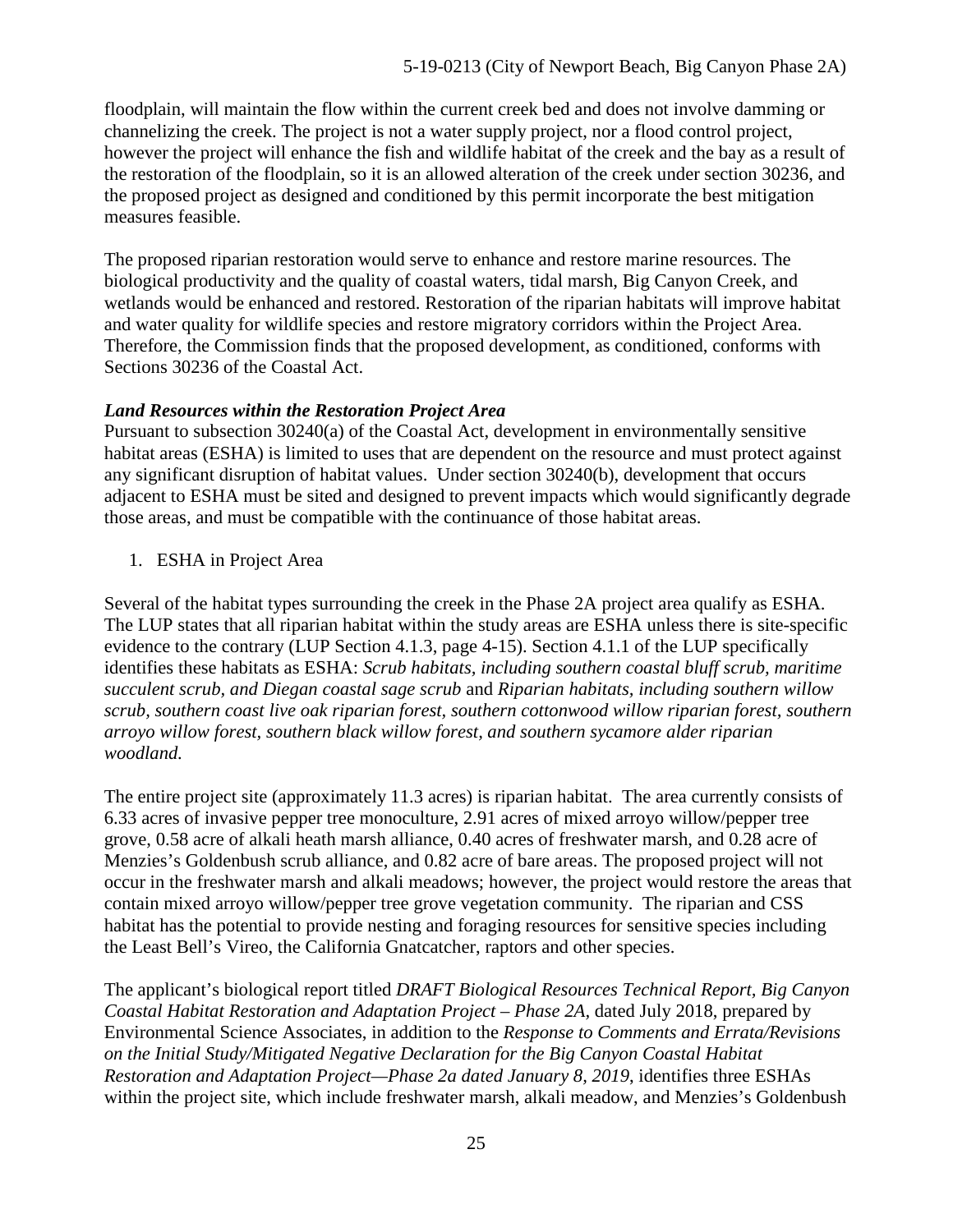Scrub Alliance. The applicant's study concludes that the pepper tree forest and mixed arroyo willow/pepper tree forest in the project site do not rise to the level of ESHA due to the non-native pepper tree invasion that is currently severely degrading the habitat value of the area. The Commission Staff Ecologist did not make a determination as to whether the mixed arroyo willow/pepper tree forest rises to the level of ESHA, however, as numerous decisions of the Commission confirm, ESHA that is impacted by invasive vegetation does not lose its status as an environmentally sensitive habitat area. The LUP provides that all riparian habitat is presumed to be ESHA *unless there is site-specific evidence to the contrary*. Here, the applicant's evidence that some of the riparian habitat on-site is impacted by invasive vegetation does not overcome the presumption that the riparian habitat is, in fact, ESHA.

Therefore, the majority of the project site, consisting of 11.3 acres of riparian habitat, is presumed to be ESHA and the project must comply with Section 30240 of the Coastal Act. As discussed below, the project is consistent with Section 30240 with respect to both development in and adjacent to ESHA. However, even if some of the riparian habitat is not treated as ESHA, the majority of the project site qualifies as wetlands such that the project must comply with the requirements of Section 30233, discussed above. Thus, as a practical matter, the designation (or not) of the project area as ESHA would not change any of the recommended special conditions.

2. Development in ESHA

As stated above, under section 30240(a), development that occurs in designated ESHA must satisfy two tests: 1) it must be for a use that is dependent on the resource, and 2) it must protect against any significant disruption of habitat values.

The purpose of Phase 2A of the restoration project is to re-establish a functioning complex of wetland and upland habitats along a portion of Big Canyon Creek that is downstream of Phase 1 of the project, and primarily involves removal of non-native vegetation (pepper trees) and replanting native vegetative communities. More specifically, the development involves the following development in riparian habitats: 9.24 acre area where the pepper trees will be removed will be replanted with: 1.16 acres of riparian vegetation resilient to PSHB; 1.94 acres of Wet Alkali Meadow Community; and 3.26 acres of High Alkali Meadow Community. The majority of the bare areas that cover the perimeter of the project area will be planted with 0.48 acre of upland transition habitat including coastal sage scrub species. The remaining 2.40 acres of native riparian habitat will be enhanced through selective removal of invasive plants and replaced with native riparian vegetation resilient to PSHB and PSHB management for existing infested woody riparian plants.

The restoration of the floodplain, containing riparian ESHA, is a use that is dependent on the resource (habitat restoration and nature study). While the proposed restoration project will have temporary impacts to riparian habitat, the proposal is a habitat restoration project that, once completed, will contribute to the increased productivity of the habitat. Without the proposed project the highly invasive vegetation would continue to proliferate and displace native habitat for native species. The improvement to the water quality of the creek and wetlands is part of the holistic restoration of the wetlands and habitat.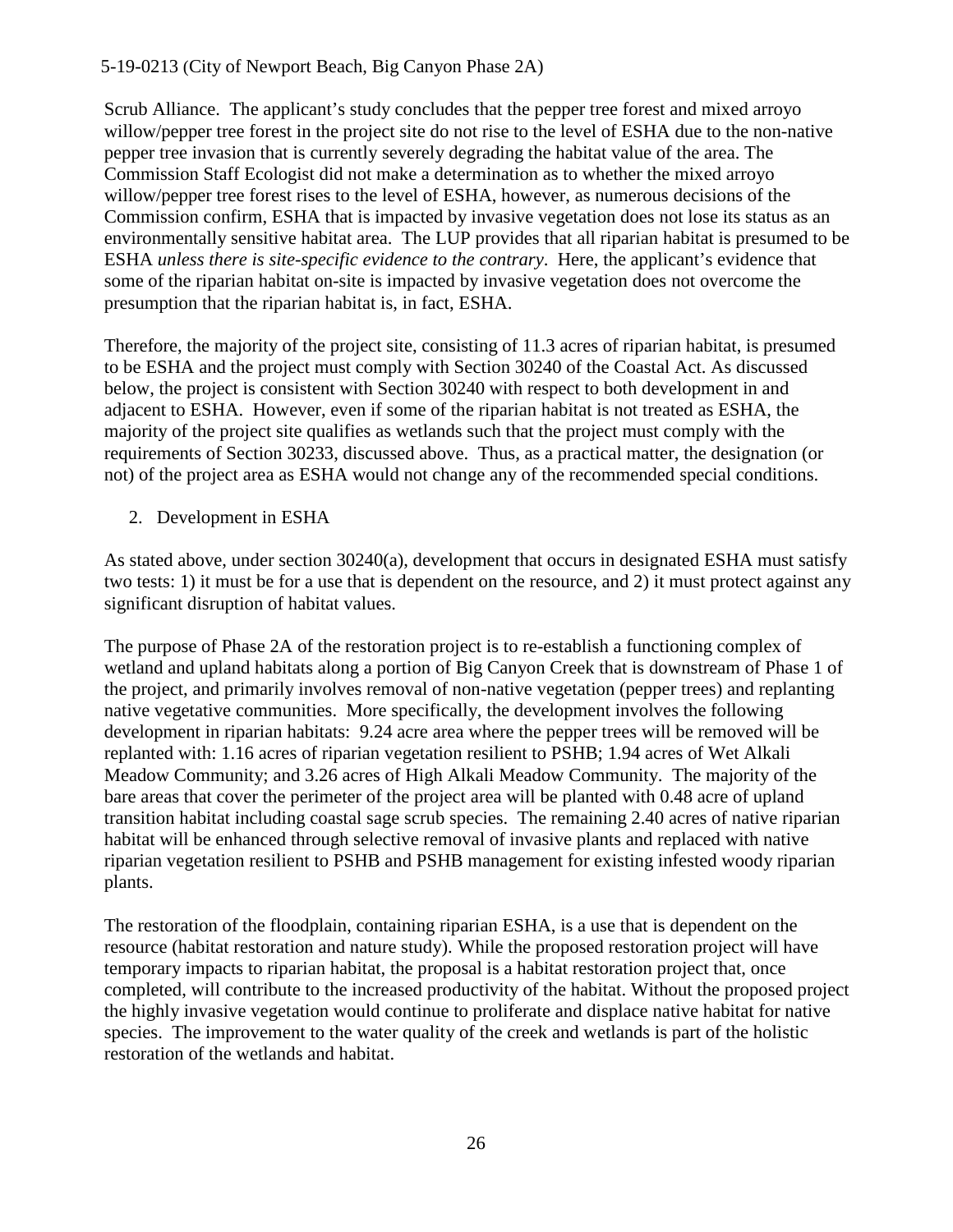Resource dependent development, such as habitat restoration and nature study, is allowed in ESHA under the Coastal Act. While proposed project will disrupt the habitat temporarily, post-project, the restored habitat will be of a much higher value to the wildlife and adjacent open space, and will be compatible with the continuance of the ESHA. The project enhances the quality of the existing habitat by including major riparian and wetland creation/restoration.

3. Development Adjacent to ESHA

Under section 30240(b), development that occurs adjacent to ESHA must be sited and designed to prevent impacts which would significantly degrade those areas, and must be compatible with the continuance of those habitat areas. Even accepting the conclusion of the applicant's study that the pepper tree forest is not ESHA, development will occur adjacent to known ESHA communities, including freshwater marsh and alkali meadow communities. Thus, the project must ensure that the project has been designed to prevent impacts that would significantly degrade those sensitive communities, and must be compatible with the continued existence of the habitat areas.

The applicants submitted a conceptual habitat restoration plan, which consists of establishing approximately 3.26 acres of High Alkali Meadow Community, 1.94 acres of Wet Alkali Meadow Community; 0.48 acres of Upland Transition Habitat; and approximately 2.40 acres of selective removal of invasive plants and replacement with native riparian habitat resilient to PSHB; and PSHB Management for existing infested Woody Riparian Plants. To ensure that potential impacts to the sensitive species are avoided, all work is conditioned to occur outside nesting season. To ensure the proposed project incorporates and implements this measure, the Commission imposes **Special Condition 5**, which specifies time and operation constraints to avoid adverse impacts on sensitive species.

The riparian and CSS habitat has the potential to provide nesting and foraging resources for sensitive species including the Least Bell's Vireo, the California Gnatcatcher, raptors and other species. To avoid impacting sensitive species during construction, the Commission imposes **Special Conditions 4 and 5** to require that the project is monitored for potential impacts to biological resources and that work occurs outside of nesting season. If the proposed restoration is not properly conducted and monitored, the restoration program could fail to meet the performance standards specified and/or contribute to the spread of non-natives and PSHB. Therefore, to ensure proper implementation of the proposed restoration, **Special Condition 2** requires the applicant to submit a monitoring report five (5) years from the date of the approval or the CDP and the final restoration program. If the report concludes that the restoration is not in conformance with or has failed to meet the performance standards specified in the restoration program approved pursuant to this permit, the applicant shall submit a revised or supplemental restoration plan for the review and approval of the Executive Director.

#### **Conclusion**

To ensure that impacts to biological and marine resources will be minimized, **Special Condition 2** requires that the applicant to provide a final restoration plan for review and approval of the Executive Director to ensure that the quality of the restoration project will be monitored and to ensure that the biological productivity of the site is improved in as-built conditions. **Special Condition 3** requires the applicant to submit a final staging plan to protect the existing habitat from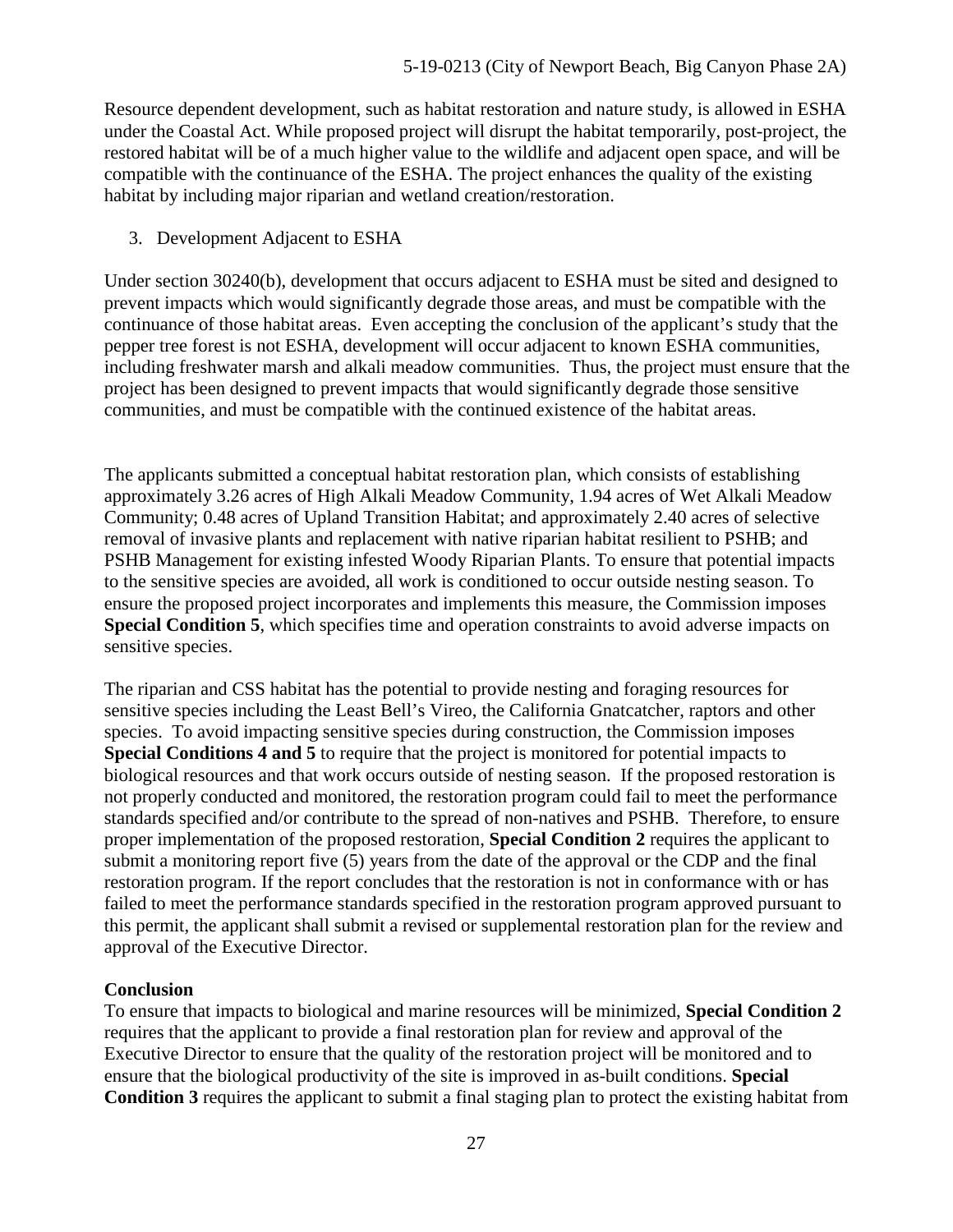degradation during staging and construction. The riparian and CSS habitat has the potential to provide nesting and foraging resources for sensitive species including the Least Bell's Vireo, the California Gnatcatcher, raptors and other species. In order to protect the sensitive species in the project area, **Special Conditions 4 and 5** require the applicant to provide for a biological monitor during construction to protect sensitive species and to abide by a construction schedule to avoid impacting habitat during nesting season. As conditioned, the Commission finds that the project is consistent with the resource protection policies of Section 30240 of the Coastal Act.

#### <span id="page-27-0"></span>**D. WATER QUALITY**

Section 30230 of the Coastal Act states:

*Marine resources shall be maintained, enhanced, and where feasible, restored. Special protection shall be given to areas and species of special biological or economic significance. Uses of the marine environment shall be carried out in a manner that will sustain the biological productivity of coastal waters and that will maintain healthy populations of all species of marine organisms adequate for long-term commercial, recreational, scientific, and educational purposes.* 

#### Section 30231 of the Coastal Act states:

*The biological productivity and the quality of coastal waters, streams, wetlands, estuaries, and lakes appropriate to maintain optimum populations of marine organisms and for the protection of human health shall be maintained and, where feasible, restored through, among other means, minimizing adverse effects of waste water discharges and entrainment, controlling runoff, preventing depletion of ground water supplies and substantial interference with surface water flow, encouraging waste water reclamation, maintaining natural vegetation buffer areas that protect riparian habitats, and minimizing alteration of natural streams.* 

There is a potential for discharge of polluted runoff from the project site into Upper Newport Bay as a result of the proposed development. Sections 30230 and 30231 of the Coastal Act require that marine resources and the biological productivity of coastal water be maintained and enhanced. Storage or placement of construction materials, debris, or waste in a location subject to erosion and dispersion or which may be discharged into coastal waters via rain or wind would result in adverse impacts upon the marine environment that would reduce the biological productivity of coastal waters. For instance, construction debris entering coastal waters may cover and displace soft bottom habitat. However, construction best management practices will be implemented to avoid or minimize impacts to the environment. Therefore, the proposed project is not anticipated to result in any significant adverse impact to marine resources or water quality. In order to ensure prevention of adverse construction-related impacts upon marine resources and to minimize erosion, the Commission imposes **Special Condition 6** requiring the applicants to implement construction best management practices. Therefore, the Commission finds that the proposed development, as conditioned, conforms with Sections 30230 and 30231 of the Coastal Act regarding the protection of water quality to promote the biological productivity of coastal waters and to protect human health.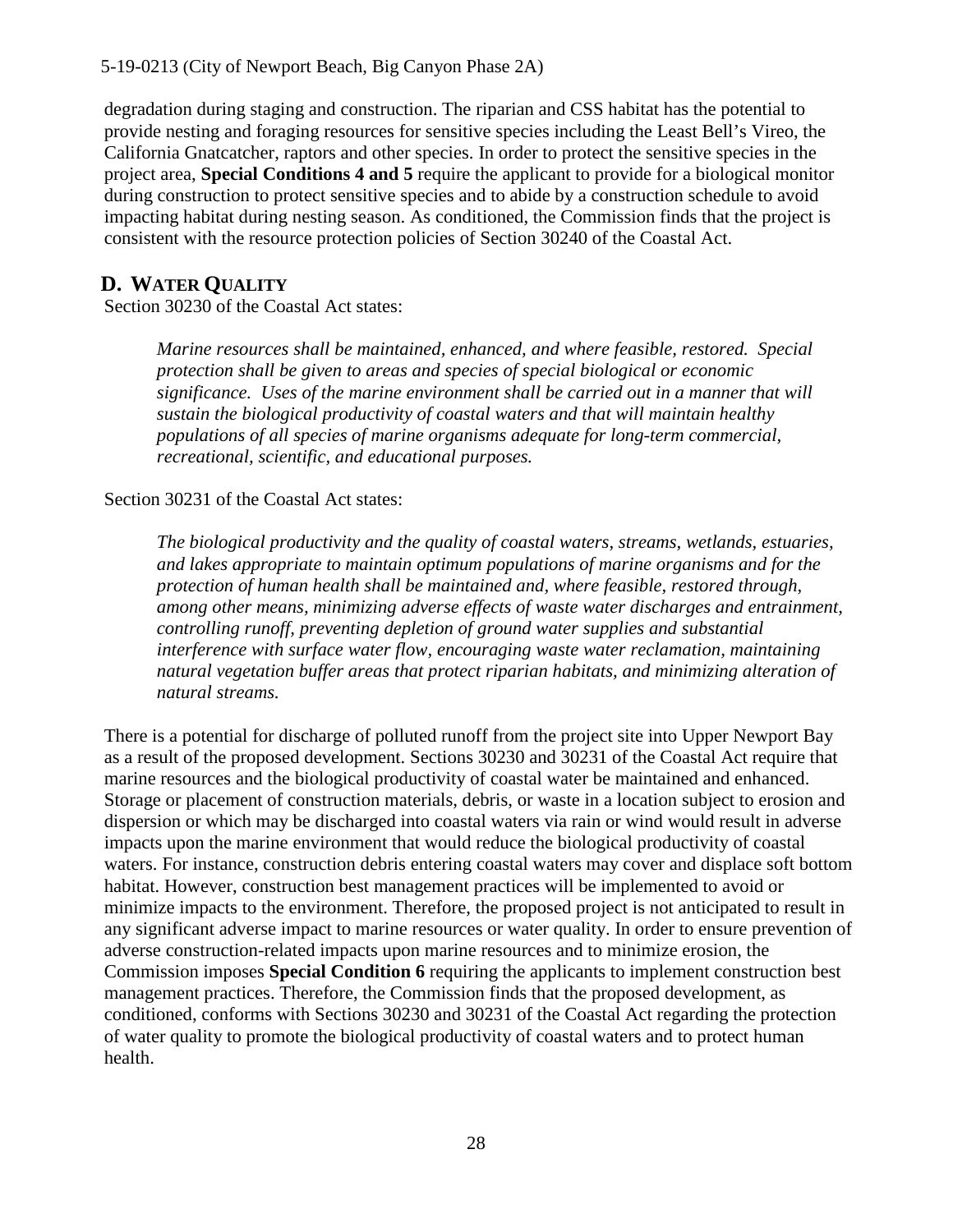#### <span id="page-28-0"></span>**E. PUBLIC ACCESS AND RECREATION**

Section 30210 of the Coastal Act states:

*In carrying out the requirement of Section 4 of Article X of the California Constitution, maximum access, which shall be conspicuously posted, and recreational opportunities shall be provided for all the people consistent with public safety needs and the need to protect public rights, rights of private property owners, and natural resource areas from overuse.* 

Section 30212 of the Coastal Act states, in relevant part:

*(a) Public access from the nearest public roadway to the shoreline and along the coast shall be provided in new development projects* 

The proposed project does not propose any new trail connections to existing public trails within the canyon. The existing utility access road around the perimeter of the project site serves as a 15 foot wide public trail with access from Jamboree Road. The trail connects to a 3.5 foot wide trail north of the project site and follows the creek bank, eventually connecting to an existing trail network around the creek bed leading to Back Bay Drive and the bay. The proposed project is consistent with Section 30210 because it provides maximum recreational opportunities and is consistent with Section 30212 as the trail network will continue to provide access to the Bay and coastal waters. As conditioned, the project is consistent with the Coastal Act.

#### <span id="page-28-1"></span>**F. CULTURAL AND ARCHAEOLOGICAL RESOURCES**

Section 30244 of the Coastal Act states:

*Where development would adversely impact archaeological or paleontological resources as identified by the State Historic Preservation Officer, reasonable mitigation measures shall be required.* 

Policies of the Certified LUP state:

*4.5.1-1: Require new development to protect and preserve paleontological and archaeological resources from destruction, and avoid and minimize impacts to such resources. If avoidance of the resource is not feasible, require an in-situ or site-capping preservation plan or a recovery plan for mitigating the effect of the development.* 

*4.5.1-2: Require a qualified paleontologist/archeologist to monitor all grading and/or excavation where there is a potential to affect cultural or paleontological resources. If grading operations or excavations uncover paleontological/archaeological resources, require the paleontologist/archeologist monitor to suspend all development activity to avoid destruction of resources until a determination can be made as to the significance of the resources. If resources are determined to be significant, require submittal of a mitigation plan. Mitigation measures considered may range from in-situ preservation to recovery and/or relocation. Mitigation plans shall include a good faith effort to avoid impacts to cultural resources through methods such as, but not limited to, project redesign, in situ preservation/capping, and placing cultural resource areas in open space.*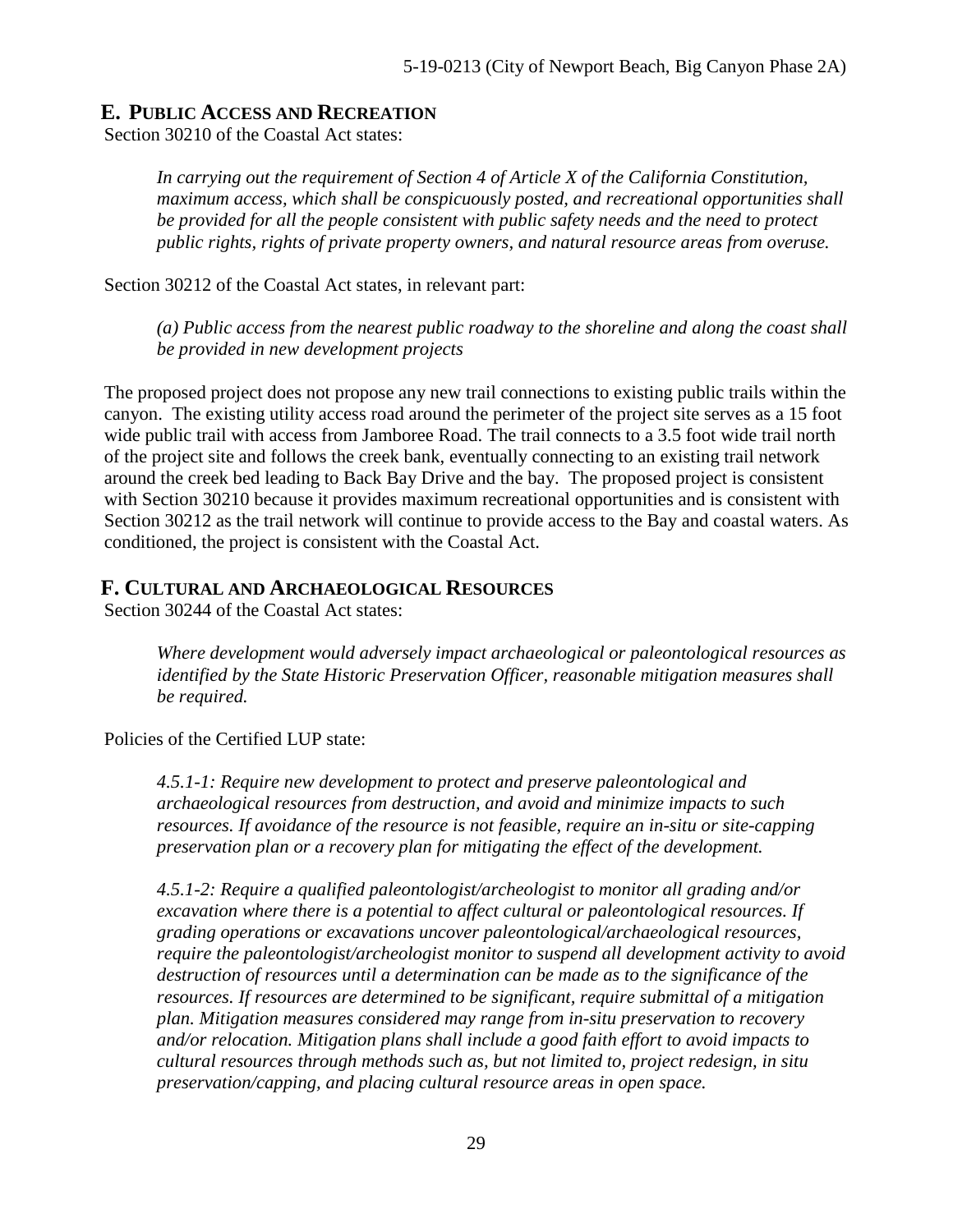*4.5.1-3: Notify cultural organizations, including Native American organizations, of proposed developments that have the potential to adversely impact cultural resources. Allow qualified representatives of such groups to monitor grading and/or excavation of development sites.* 

*4.5.1-5: Where there is a potential to affect cultural or paleontological resources, require the submittal of an archeological/cultural resources monitoring plan that identifies monitoring methods and describes the procedures for selecting archeological and Native American monitors and procedures that will be followed if additional or unexpected archeological/cultural resources are encountered during development of the site. Procedures may include, but are not limited to, provisions for cessation of all grading and construction activities in the area of the discovery that has any potential to uncover or otherwise disturb cultural deposits in the area of the discovery and all construction that may foreclose mitigation options to allow for significance testing, additional investigation and mitigation.* 

Although surveys conducted in connection with the project's EIR did not identify any archaeological or paleontological resources on the site, Native American outreach and a search of the Sacred Lands File conducted by the City indicates that the immediate vicinity of the project area, specifically in areas atop higher elevation bluffs and mesas, is sensitive for prehistoric archaeological resources Therefore, ground disturbing activities, although confined to the upper two to three feet, does have some potential to impact any buried resources that might be present. To minimize potential impacts to resources pursuant to the City' Cultural Resources Assessment entitled *Big Canyon Coastal Habitat Restoration and Adaptation Project—Phase 2A, Cultural Resources Study/Archaeological Research Plan, prepared by ESA, July, 2018*), the City proposes to retain a qualified archaeologist and a Native American representative to monitor all ground disturbing activities on the project site. Consistent with the policies of the LUP that require an archeological and cultural resources monitoring plan be submitted, **Special Condition 7** requires submittal of an archeological monitoring plan to ensure that any prehistoric, archaeological or paleontological cultural resources that may be present on the site and could be impacted by the proposed development receive proper protections, preferably avoidance. The plan shall include provisions for both Professional Archeologists and Native American monitors to be present during soil disturbance. As conditioned for a monitoring plan and protection of the archeological resources, the project is consistent with Section 30244 of the Coastal Act.

# <span id="page-29-0"></span>**G. LOCAL COASTAL PROGRAM**

The City of Newport Beach LCP was effectively certified on January 13, 2017. The standard of review for development within the City's permit jurisdiction is the City's certified LCP. The subject property is within an area of public trust lands managed by the City, added to the trust in 1998 by Senate Bill 575 (1997). Public trust lands are within the Commission's retained permit jurisdiction, therefore the standard of review for development within the Commission's original permit jurisdiction is Chapter 3 of the Coastal Act, although the City's certified LCP is advisory in nature and may provide guidance.

# <span id="page-29-1"></span>**H. CALIFORNIA ENVIRONMENTAL QUALITY ACT**